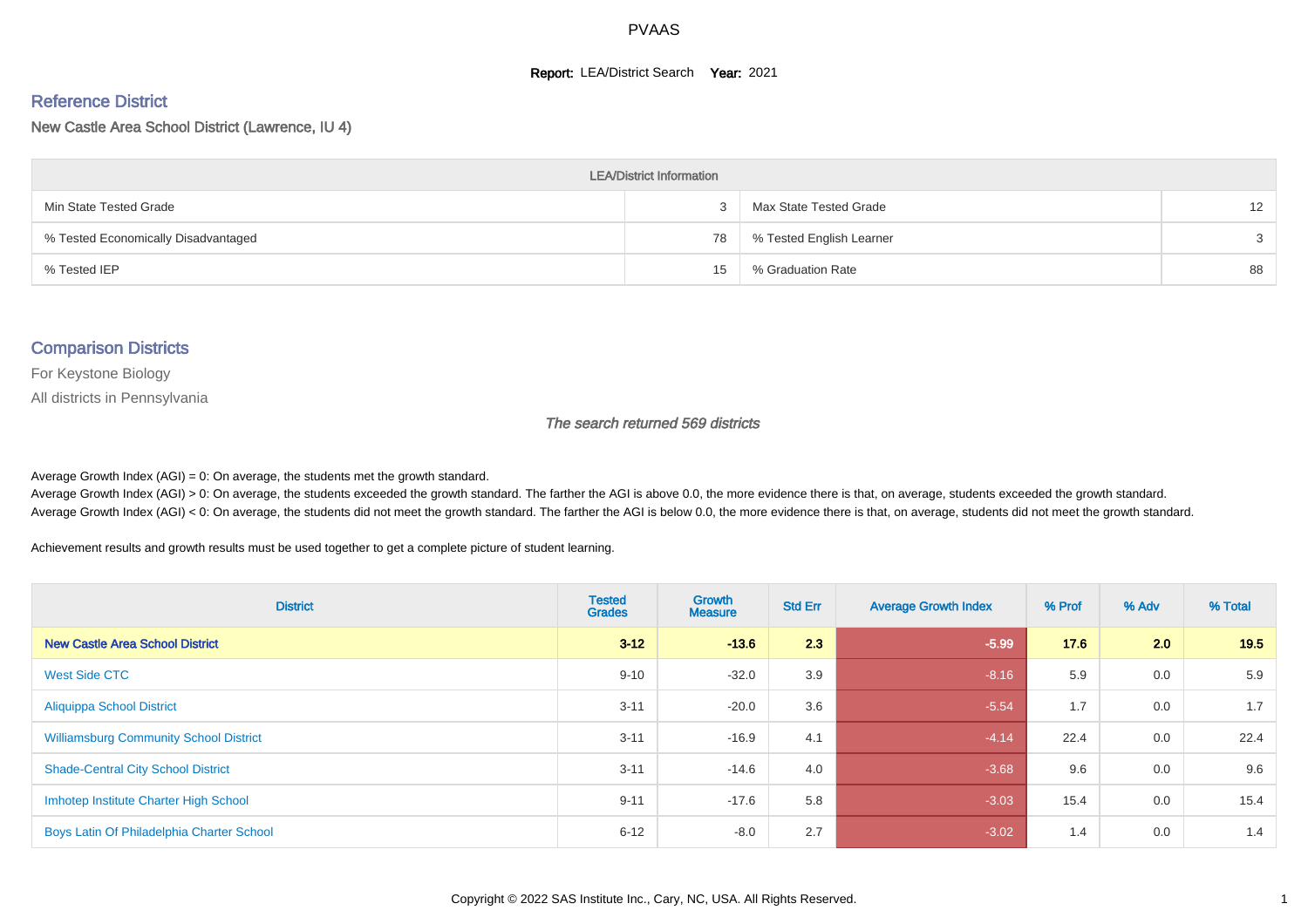| <b>District</b>                                         | <b>Tested</b><br><b>Grades</b> | <b>Growth</b><br><b>Measure</b> | <b>Std Err</b> | <b>Average Growth Index</b> | % Prof | % Adv | % Total |
|---------------------------------------------------------|--------------------------------|---------------------------------|----------------|-----------------------------|--------|-------|---------|
| <b>New Castle Area School District</b>                  | $3 - 12$                       | $-13.6$                         | 2.3            | $-5.99$                     | 17.6   | 2.0   | 19.5    |
| <b>Innovative Arts Academy Charter School</b>           | $6 - 11$                       | $-7.2$                          | 2.5            | $-2.83$                     | 2.0    | 0.0   | $2.0\,$ |
| La Academia Partnership Charter School                  | $6 - 11$                       | $-15.5$                         | 5.7            | $-2.70$                     | 2.3    | 0.0   | 2.3     |
| <b>Lawrence County CTC</b>                              | $10 - 11$                      | $-9.8$                          | 3.7            | $-2.68$                     | 7.3    | 0.0   | 7.3     |
| Perseus House Charter School Of Excellence              | $6 - 11$                       | $-6.4$                          | 2.6            | $-2.50$                     | 0.9    | 0.0   | 0.9     |
| <b>Sto-Rox School District</b>                          | $3 - 10$                       | $-7.0$                          | 3.5            | $-1.99$                     | 3.2    | 0.0   | $3.2\,$ |
| <b>Chester Charter Scholars Academy Charter School</b>  | $3 - 12$                       | $-6.2$                          | 3.3            | $-1.88$                     | 2.2    | 0.0   | 2.2     |
| <b>Steelton-Highspire School District</b>               | $3 - 11$                       | $-5.3$                          | 3.2            | $-1.65$                     | 13.9   | 0.0   | 13.9    |
| <b>Chester-Upland School District</b>                   | $3 - 11$                       | $-3.6$                          | 2.6            | $-1.38$                     | 1.6    | 0.0   | 1.6     |
| <b>Shenandoah Valley School District</b>                | $3 - 11$                       | $-4.5$                          | $3.5\,$        | $-1.29$                     | 14.3   | 0.0   | 14.3    |
| <b>Keystone Education Center Charter School</b>         | $3 - 12$                       | $-6.5$                          | 5.1            | $-1.28$                     | 0.0    | 0.0   | 0.0     |
| <b>Propel Charter School-Homestead</b>                  | $3 - 11$                       | $-5.0$                          | 3.9            | $-1.27$                     | 7.3    | 0.0   | $7.3$   |
| <b>Harmony Area School District</b>                     | $3 - 10$                       | $-5.7$                          | $5.0\,$        | $-1.13$                     | 33.3   | 0.0   | 33.3    |
| <b>Sugar Valley Rural Charter School</b>                | $3 - 11$                       | $-3.6$                          | 3.7            | $-0.98$                     | 10.3   | 0.0   | 10.3    |
| <b>KIPP Dubois Charter School</b>                       | $9 - 10$                       | $-3.0$                          | 3.1            | $-0.95$                     | 10.0   | 0.0   | 10.0    |
| <b>Propel Charter School-Montour</b>                    | $3 - 10$                       | $-3.4$                          | 3.6            | $-0.93$                     | 7.7    | 0.0   | 7.7     |
| Urban Pathways 6-12 Charter School                      | $6 - 11$                       | $-4.1$                          | 5.7            | $-0.72$                     | 0.0    | 0.0   | $0.0\,$ |
| Center For Student Learning Charter School At Pennsbury | $6 - 12$                       | $-3.3$                          | 6.0            | $-0.55$                     | 23.1   | 0.0   | 23.1    |
| Mastery Charter High School-Lenfest Campus              | $7 - 11$                       | $-1.8$                          | 5.8            | $-0.30$                     | 26.3   | 0.0   | 26.3    |
| <b>Claysburg-Kimmel School District</b>                 | $3 - 11$                       | $-1.2$                          | 5.2            | $-0.22$                     | 5.0    | 0.0   | 5.0     |
| <b>Tech Freire Charter School</b>                       | $9 - 11$                       | 0.7                             | 2.5            | 0.27                        | 3.6    | 0.0   | 3.6     |
| Philadelphia Electrical & Tech Charter High School      | $10 - 10$                      | 1.2                             | 2.6            | 0.45                        | 0.9    | 0.0   | 0.9     |
| Mastery Charter School - Pickett Campus                 | $6 - 10$                       | 2.7                             | 4.2            | 0.65                        | 20.6   | 0.0   | 20.6    |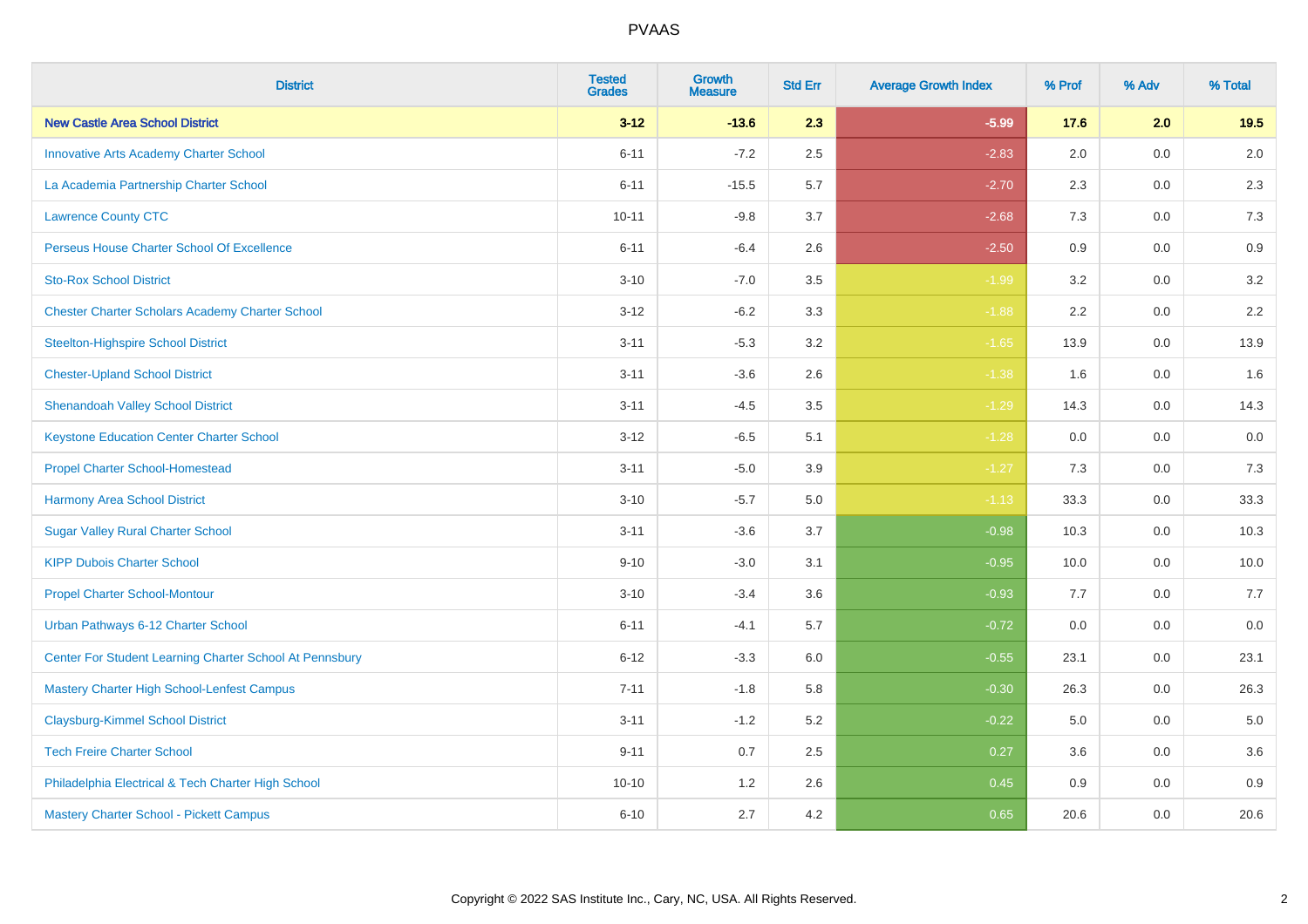| <b>District</b>                                                       | <b>Tested</b><br><b>Grades</b> | <b>Growth</b><br><b>Measure</b> | <b>Std Err</b> | <b>Average Growth Index</b> | % Prof | % Adv   | % Total |
|-----------------------------------------------------------------------|--------------------------------|---------------------------------|----------------|-----------------------------|--------|---------|---------|
| <b>New Castle Area School District</b>                                | $3 - 12$                       | $-13.6$                         | 2.3            | $-5.99$                     | 17.6   | 2.0     | 19.5    |
| Aspira Bilingual Cyber Charter School                                 | $3 - 11$                       | 5.1                             | 5.8            | 0.87                        | 4.8    | 0.0     | 4.8     |
| People For People Charter School                                      | $3 - 12$                       | 6.4                             | 5.6            | 1.15                        | 2.4    | 0.0     | 2.4     |
| <b>Mastery Charter School - Thomas Campus</b>                         | $3 - 10$                       | 7.9                             | 5.7            | 1.39                        | 12.5   | $0.0\,$ | 12.5    |
| Multicultural Academy Charter School                                  | $9 - 11$                       | 6.0                             | 3.4            | 1.77                        | 12.3   | 0.0     | 12.3    |
| <b>Allentown City School District</b>                                 | $3 - 12$                       | $-16.9$                         | 1.4            | $-12.37$                    | 5.9    | 0.4     | 6.3     |
| <b>Universal Audenried Charter School</b>                             | $9 - 11$                       | $-3.8$                          | 2.5            | $-1.53$                     | 3.0    | 0.5     | 3.5     |
| <b>Clairton City School District</b>                                  | $3 - 11$                       | $-1.6$                          | $5.0\,$        | $-0.32$                     | 3.8    | 0.5     | 4.4     |
| <b>York City School District</b>                                      | $3 - 12$                       | $-17.7$                         | 1.8            | $-10.05$                    | 3.2    | 0.7     | 3.9     |
| <b>Mastery Charter School - Hardy Williams</b>                        | $3 - 11$                       | 6.6                             | 3.0            | 2.21                        | 24.7   | 1.2     | 25.9    |
| New Kensington-Arnold School District                                 | $3 - 11$                       | $-5.8$                          | 3.2            | $-1.80$                     | 10.8   | 1.2     | 12.0    |
| <b>Northern Cambria School District</b>                               | $3 - 11$                       | $-0.3$                          | 3.4            | $-0.09$                     | 26.5   | 1.2     | 27.7    |
| <b>Executive Education Academy Charter School</b>                     | $3 - 10$                       | $-14.6$                         | 3.0            | $-4.81$                     | 8.5    | 1.2     | 9.8     |
| <b>Greater Johnstown School District</b>                              | $3 - 11$                       | $-3.5$                          | 2.4            | $-1.45$                     | 10.3   | 1.3     | 11.5    |
| Maritime Academy Charter School                                       | $3 - 10$                       | 13.2                            | 3.1            | 4.29                        | 24.0   | 1.3     | 25.3    |
| Preparatory Charter School Of Mathematics, Science, Tech, And Careers | $9 - 10$                       | $-5.1$                          | 2.5            | $-2.03$                     | 6.3    | 1.4     | 7.7     |
| <b>Frazier School District</b>                                        | $3 - 11$                       | $-18.9$                         | 3.4            | $-5.49$                     | 18.3   | 1.4     | 19.7    |
| <b>Tacony Academy Charter School</b>                                  | $3 - 11$                       | $-12.9$                         | 3.3            | $-3.90$                     | 8.6    | 1.4     | 10.0    |
| <b>Woodland Hills School District</b>                                 | $3 - 12$                       | $-4.2$                          | 2.5            | $-1.66$                     | 10.1   | 1.4     | 11.5    |
| <b>Antietam School District</b>                                       | $3 - 10$                       | $-9.5$                          | 3.7            | $-2.57$                     | 20.9   | 1.5     | 22.4    |
| <b>City CHS</b>                                                       | $10 - 11$                      | $-5.6$                          | 2.4            | $-2.34$                     | 15.9   | 1.5     | 17.4    |
| Morrisville Borough School District                                   | $3 - 11$                       | $-13.1$                         | 3.7            | $-3.52$                     | 4.9    | 1.6     | 6.6     |
| <b>Washington School District</b>                                     | $3 - 11$                       | $-15.9$                         | 2.9            | $-5.44$                     | 12.9   | 1.7     | 14.7    |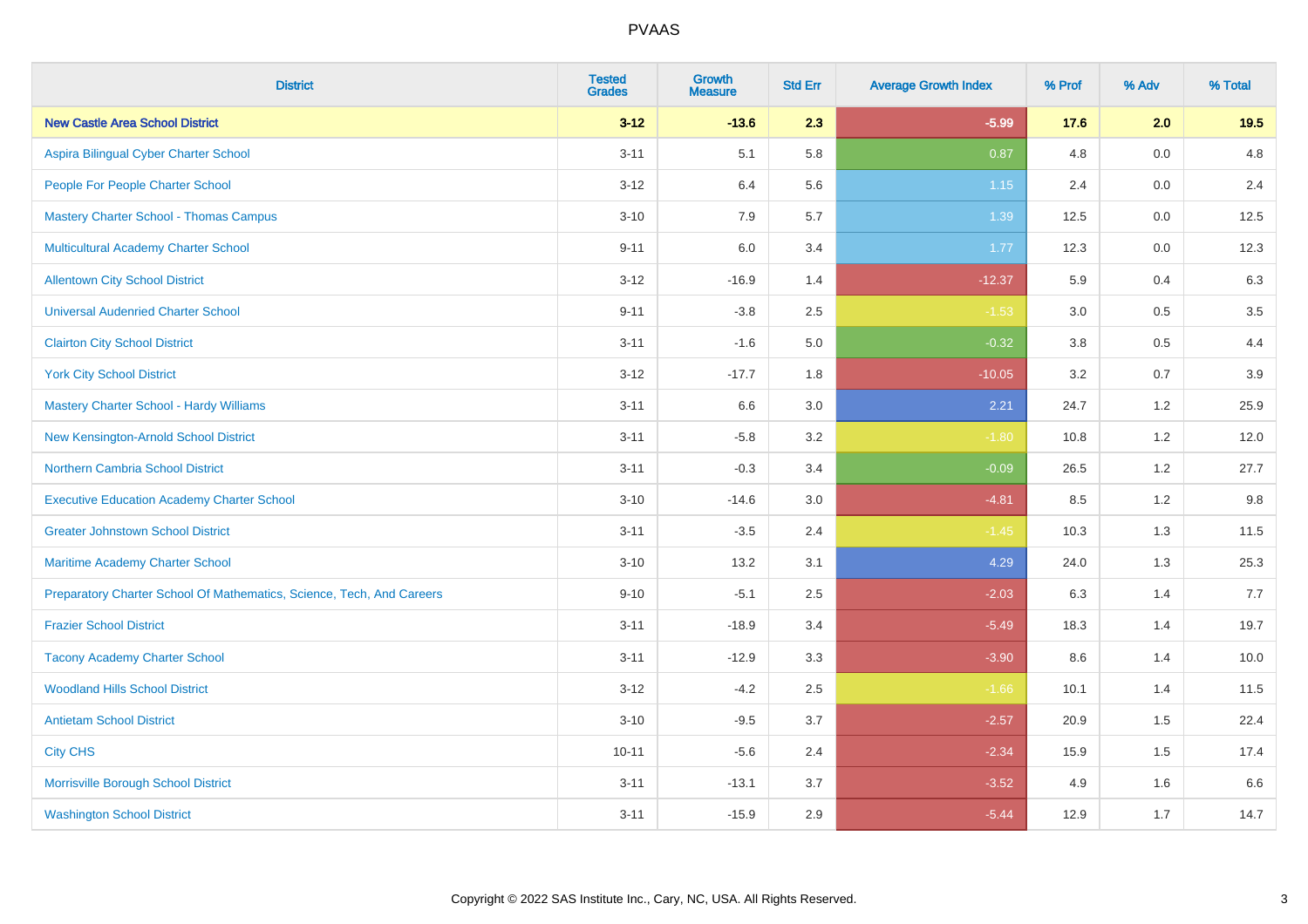| <b>District</b>                                  | <b>Tested</b><br><b>Grades</b> | <b>Growth</b><br><b>Measure</b> | <b>Std Err</b> | <b>Average Growth Index</b> | % Prof | % Adv | % Total |
|--------------------------------------------------|--------------------------------|---------------------------------|----------------|-----------------------------|--------|-------|---------|
| <b>New Castle Area School District</b>           | $3 - 12$                       | $-13.6$                         | 2.3            | $-5.99$                     | 17.6   | 2.0   | 19.5    |
| <b>Columbia Borough School District</b>          | $3 - 12$                       | $-1.1$                          | 3.6            | $-0.31$                     | 17.2   | 1.7   | 19.0    |
| Dr Robert Ketterer Charter School Inc            | $6 - 12$                       | 7.1                             | 4.3            | 1.66                        | 7.3    | 1.7   | 9.0     |
| <b>Belmont Charter School</b>                    | $3 - 10$                       | 2.2                             | 3.4            | 0.64                        | 5.3    | 1.8   | $7.0\,$ |
| <b>Norristown Area School District</b>           | $3 - 12$                       | $-25.4$                         | 1.7            | $-15.35$                    | 10.6   | 1.8   | 12.4    |
| York Academy Regional Charter School             | $3 - 11$                       | $-2.3$                          | 4.4            | $-0.52$                     | 23.5   | 2.0   | 25.5    |
| <b>New Castle Area School District</b>           | $3 - 12$                       | $-13.6$                         | 2.3            | $-5.99$                     | 17.6   | 2.0   | 19.5    |
| <b>Harrisburg City School District</b>           | $3 - 11$                       | $-0.2$                          | 2.0            | $-0.11$                     | 6.0    | 2.0   | 8.0     |
| <b>Lincoln Leadership Academy Charter School</b> | $3 - 12$                       | $-7.4$                          | 3.7            | $-1.99$                     | 6.4    | 2.1   | 8.5     |
| <b>Rochester Area School District</b>            | $3 - 11$                       | $-5.7$                          | 3.9            | $-1.45$                     | 14.9   | 2.1   | 17.0    |
| <b>Carbon Career &amp; Technical Institute</b>   | $9 - 11$                       | $-9.3$                          | 3.2            | $-2.92$                     | 19.6   | 2.2   | 21.7    |
| South Allegheny School District                  | $3 - 11$                       | $-0.9$                          | 3.1            | $-0.30$                     | 23.8   | 2.5   | 26.2    |
| Community Academy Of Philadelphia Charter School | $3 - 11$                       | 0.1                             | 2.6            | 0.06                        | 9.7    | 2.6   | 12.4    |
| <b>Burgettstown Area School District</b>         | $3 - 11$                       | $-11.2$                         | 3.2            | $-3.46$                     | 16.0   | 2.7   | 18.7    |
| Jefferson County-Dubois AVTS                     | $9 - 11$                       | $-11.7$                         | 3.1            | $-3.72$                     | 17.6   | 2.8   | 20.4    |
| <b>Achievement House Charter School</b>          | $7 - 11$                       | $-8.2$                          | 3.6            | $-2.28$                     | 16.7   | 2.8   | 19.4    |
| <b>Big Beaver Falls Area School District</b>     | $3 - 11$                       | $-17.9$                         | 2.8            | $-6.27$                     | 9.4    | 2.8   | 12.2    |
| <b>Carbondale Area School District</b>           | $3 - 10$                       | $-2.8$                          | 3.2            | $-0.87$                     | 27.5   | 2.9   | 30.4    |
| <b>Esperanza Cyber Charter School</b>            | $3 - 11$                       | 7.1                             | 6.1            | 1.15                        | 8.8    | 2.9   | 11.8    |
| <b>Hanover Area School District</b>              | $3 - 11$                       | $-14.7$                         | 4.7            | $-3.13$                     | 12.1   | 3.0   | 15.2    |
| <b>Tussey Mountain School District</b>           | $3 - 12$                       | $-13.0$                         | 3.3            | $-3.93$                     | 11.1   | 3.2   | 14.3    |
| <b>Cornell School District</b>                   | $3 - 11$                       | $-5.5$                          | 4.6            | $-1.20$                     | 11.3   | 3.2   | 14.5    |
| Propel Charter School - Braddock Hills           | $3 - 11$                       | $-2.1$                          | 3.3            | $-0.63$                     | 4.8    | 3.2   | 8.1     |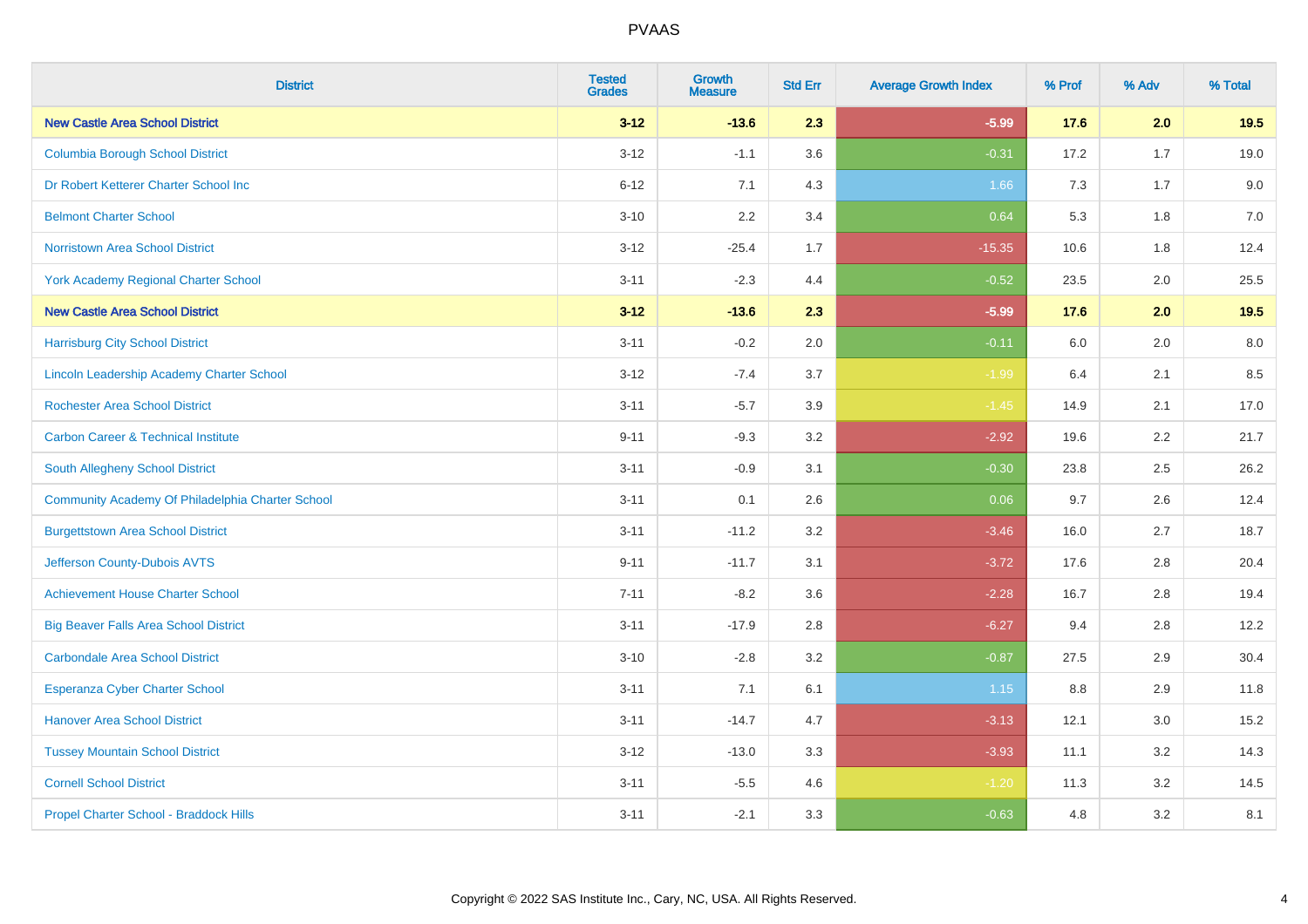| <b>District</b>                                   | <b>Tested</b><br><b>Grades</b> | <b>Growth</b><br><b>Measure</b> | <b>Std Err</b> | <b>Average Growth Index</b> | % Prof | % Adv   | % Total |
|---------------------------------------------------|--------------------------------|---------------------------------|----------------|-----------------------------|--------|---------|---------|
| <b>New Castle Area School District</b>            | $3 - 12$                       | $-13.6$                         | 2.3            | $-5.99$                     | 17.6   | 2.0     | 19.5    |
| <b>Columbia-Montour AVTS</b>                      | $9 - 10$                       | $-7.1$                          | 2.8            | $-2.52$                     | 19.5   | $3.2\,$ | 22.7    |
| <b>Coatesville Area School District</b>           | $3 - 11$                       | $-9.5$                          | 1.6            | $-5.81$                     | 12.8   | 3.3     | 16.2    |
| <b>Bristol Borough School District</b>            | $3 - 12$                       | $-5.9$                          | 2.9            | $-2.00$                     | 27.8   | 3.3     | 31.1    |
| <b>Southeast Delco School District</b>            | $3 - 10$                       | 3.9                             | 3.5            | 1.12                        | 18.6   | 3.4     | 22.0    |
| <b>Mastery Charter School - Gratz Campus</b>      | $7 - 10$                       | $-9.5$                          | 4.6            | $-2.09$                     | 0.0    | 3.4     | 3.4     |
| <b>Environmental Charter School At Frick Park</b> | $3-9$                          | $-6.2$                          | 3.7            | $-1.67$                     | 25.9   | 3.4     | 29.3    |
| Esperanza Academy Charter School                  | $4 - 11$                       | 2.1                             | 2.1            | 1.01                        | 14.2   | 3.6     | 17.8    |
| Mastery Charter School - Shoemaker Campus         | $7 - 10$                       | $-2.3$                          | 2.8            | $-0.81$                     | 10.1   | 3.7     | 13.8    |
| <b>Wilkes-Barre Area School District</b>          | $3 - 11$                       | $-12.4$                         | 2.4            | $-5.18$                     | 14.2   | 3.7     | 17.9    |
| <b>Turkeyfoot Valley Area School District</b>     | $3 - 12$                       | $-15.4$                         | 5.8            | $-2.66$                     | 3.8    | 3.8     | 7.6     |
| <b>Penns Manor Area School District</b>           | $3 - 12$                       | $-1.9$                          | 3.5            | $-0.55$                     | 24.2   | 3.8     | 28.0    |
| <b>Lancaster School District</b>                  | $3 - 12$                       | $-10.0$                         | 1.4            | $-7.22$                     | 9.0    | 3.9     | 12.8    |
| Philadelphia Academy Charter School               | $3 - 11$                       | $-14.7$                         | 2.7            | $-5.42$                     | 21.6   | 3.9     | 25.5    |
| <b>Western Beaver County School District</b>      | $3 - 11$                       | $-9.3$                          | 4.2            | $-2.20$                     | 45.1   | 3.9     | 49.0    |
| <b>West Mifflin Area School District</b>          | $3 - 12$                       | $-11.9$                         | 2.5            | $-4.77$                     | 15.9   | 4.0     | 19.9    |
| <b>York Co School Of Technology</b>               | $9 - 12$                       | $-10.9$                         | 1.6            | $-6.79$                     | 22.6   | 4.0     | 26.6    |
| <b>New Foundations Charter School</b>             | $3 - 11$                       | 0.6                             | 2.2            | 0.29                        | 22.4   | 4.0     | 26.4    |
| <b>Panther Valley School District</b>             | $3 - 12$                       | $-13.3$                         | 3.2            | $-4.10$                     | 31.5   | 4.1     | 35.6    |
| Jeannette City School District                    | $3 - 11$                       | $-0.7$                          | 3.4            | $-0.20$                     | 26.8   | 4.1     | 30.9    |
| <b>Mckeesport Area School District</b>            | $3 - 12$                       | 4.6                             | 2.2            | 2.14                        | 21.1   | 4.4     | 25.5    |
| <b>Mount Carmel Area School District</b>          | $3 - 11$                       | $-7.9$                          | 2.3            | $-3.38$                     | 18.2   | 4.4     | 22.6    |
| <b>Roberto Clemente Charter School</b>            | $3 - 12$                       | $-3.3$                          | 4.1            | $-0.79$                     | 22.7   | 4.6     | 27.3    |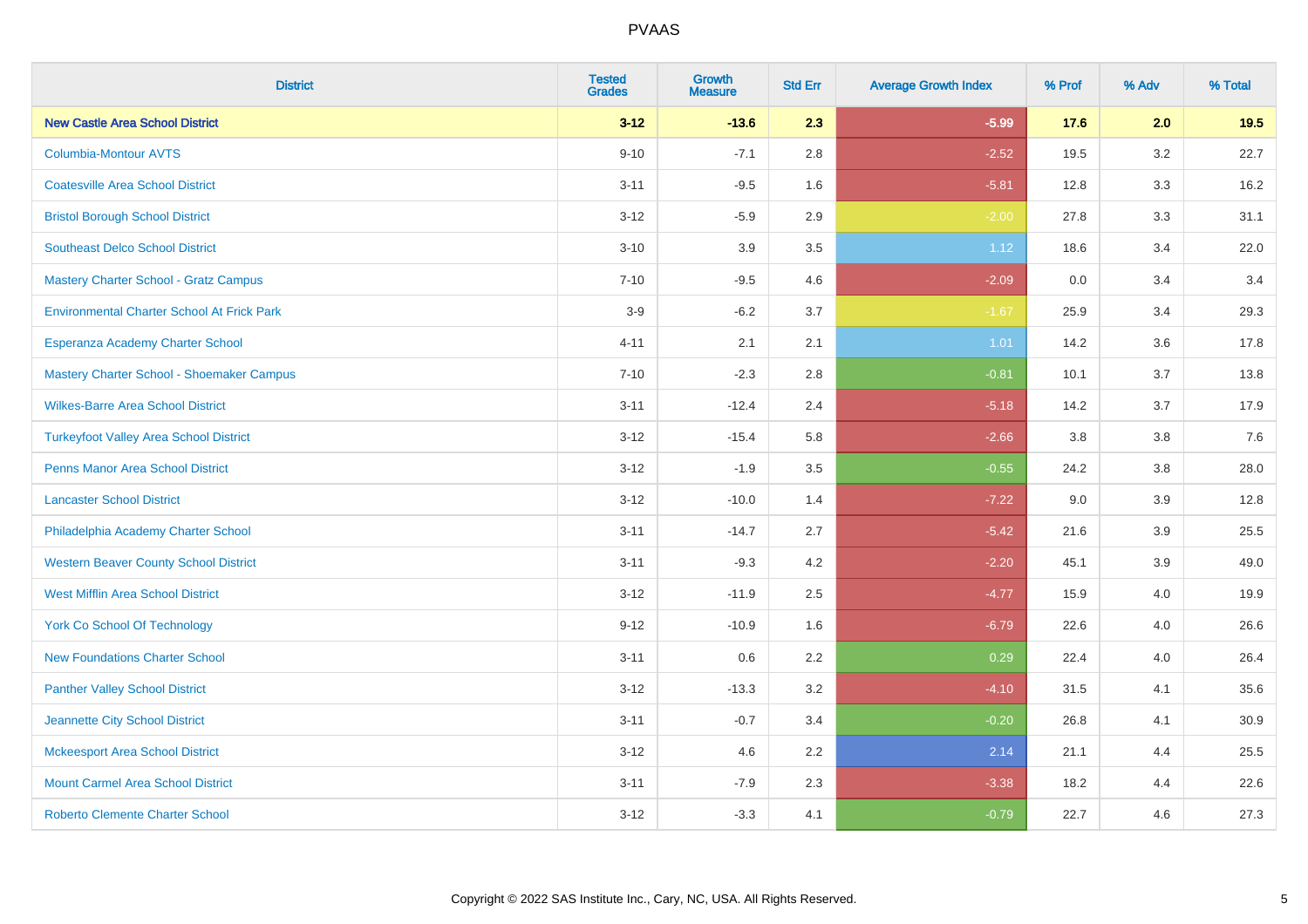| <b>District</b>                            | <b>Tested</b><br><b>Grades</b> | <b>Growth</b><br><b>Measure</b> | <b>Std Err</b> | <b>Average Growth Index</b> | % Prof | % Adv   | % Total |
|--------------------------------------------|--------------------------------|---------------------------------|----------------|-----------------------------|--------|---------|---------|
| <b>New Castle Area School District</b>     | $3 - 12$                       | $-13.6$                         | 2.3            | $-5.99$                     | 17.6   | 2.0     | 19.5    |
| Lehigh Career & Technical Institute        | $10 - 12$                      | $-0.7$                          | 6.3            | $-0.11$                     | 36.4   | 4.6     | 40.9    |
| <b>Greenville Area School District</b>     | $3 - 11$                       | $-13.2$                         | 3.0            | $-4.45$                     | 32.1   | 4.6     | 36.7    |
| <b>Bristol Township School District</b>    | $3 - 11$                       | $-7.4$                          | 1.4            | $-5.32$                     | 13.8   | 4.6     | 18.4    |
| <b>MaST Community Charter School II</b>    | $3 - 10$                       | 1.4                             | 3.0            | 0.45                        | 16.1   | 4.6     | 20.7    |
| <b>Bethlehem-Center School District</b>    | $3 - 10$                       | 2.1                             | 3.5            | 0.59                        | 32.3   | 4.6     | 36.9    |
| <b>Muhlenberg School District</b>          | $3 - 10$                       | $-17.8$                         | 1.9            | $-9.34$                     | 12.4   | 4.6     | 17.0    |
| Insight PA Cyber Charter School            | $3 - 11$                       | $-9.4$                          | 5.8            | $-1.62$                     | 25.6   | 4.6     | 30.2    |
| <b>Cameron County School District</b>      | $3 - 12$                       | $-5.0$                          | 4.4            | $-1.12$                     | 34.9   | 4.8     | 39.7    |
| <b>Susq-Cyber Charter School</b>           | $9 - 11$                       | $-3.2$                          | 5.8            | $-0.54$                     | 23.8   | 4.8     | 28.6    |
| <b>Northeast Bradford School District</b>  | $3 - 10$                       | $-5.0$                          | 3.7            | $-1.35$                     | 30.6   | 4.8     | 35.5    |
| Jamestown Area School District             | $3 - 11$                       | $-9.5$                          | 4.1            | $-2.33$                     | 41.5   | 4.9     | 46.3    |
| Southern Huntingdon County School District | $3 - 11$                       | $-5.9$                          | 3.4            | $-1.76$                     | 32.8   | 4.9     | 37.7    |
| <b>Leechburg Area School District</b>      | $3 - 11$                       | 7.0                             | 3.9            | 1.79                        | 37.7   | 4.9     | 42.6    |
| <b>Connellsville Area School District</b>  | $3 - 11$                       | $-5.3$                          | 2.0            | $-2.67$                     | 24.2   | 5.0     | 29.1    |
| <b>Sharon City School District</b>         | $3 - 11$                       | $-6.5$                          | 2.3            | $-2.79$                     | 13.1   | $5.0\,$ | 18.1    |
| <b>Moniteau School District</b>            | $3 - 11$                       | $-11.8$                         | 2.9            | $-4.07$                     | 22.6   | 5.0     | 27.6    |
| <b>Conemaugh Valley School District</b>    | $3 - 12$                       | $-6.3$                          | 4.1            | $-1.54$                     | 23.7   | 5.1     | 28.8    |
| <b>Williams Valley School District</b>     | $3 - 11$                       | 2.6                             | 3.7            | 0.69                        | 17.0   | 5.1     | 22.0    |
| <b>Carlynton School District</b>           | $3 - 11$                       | $-2.0$                          | 3.2            | $-0.62$                     | 27.9   | 5.2     | 33.1    |
| <b>Dunmore School District</b>             | $3 - 11$                       | $-12.2$                         | 2.7            | $-4.51$                     | 15.0   | 5.3     | 20.4    |
| Salisbury-Elk Lick School District         | $3 - 11$                       | $-8.4$                          | 5.8            | $-1.45$                     | 33.3   | 5.6     | 38.9    |
| Ambridge Area School District              | $3 - 12$                       | $-19.4$                         | 2.5            | $-7.64$                     | 23.2   | 5.6     | 28.9    |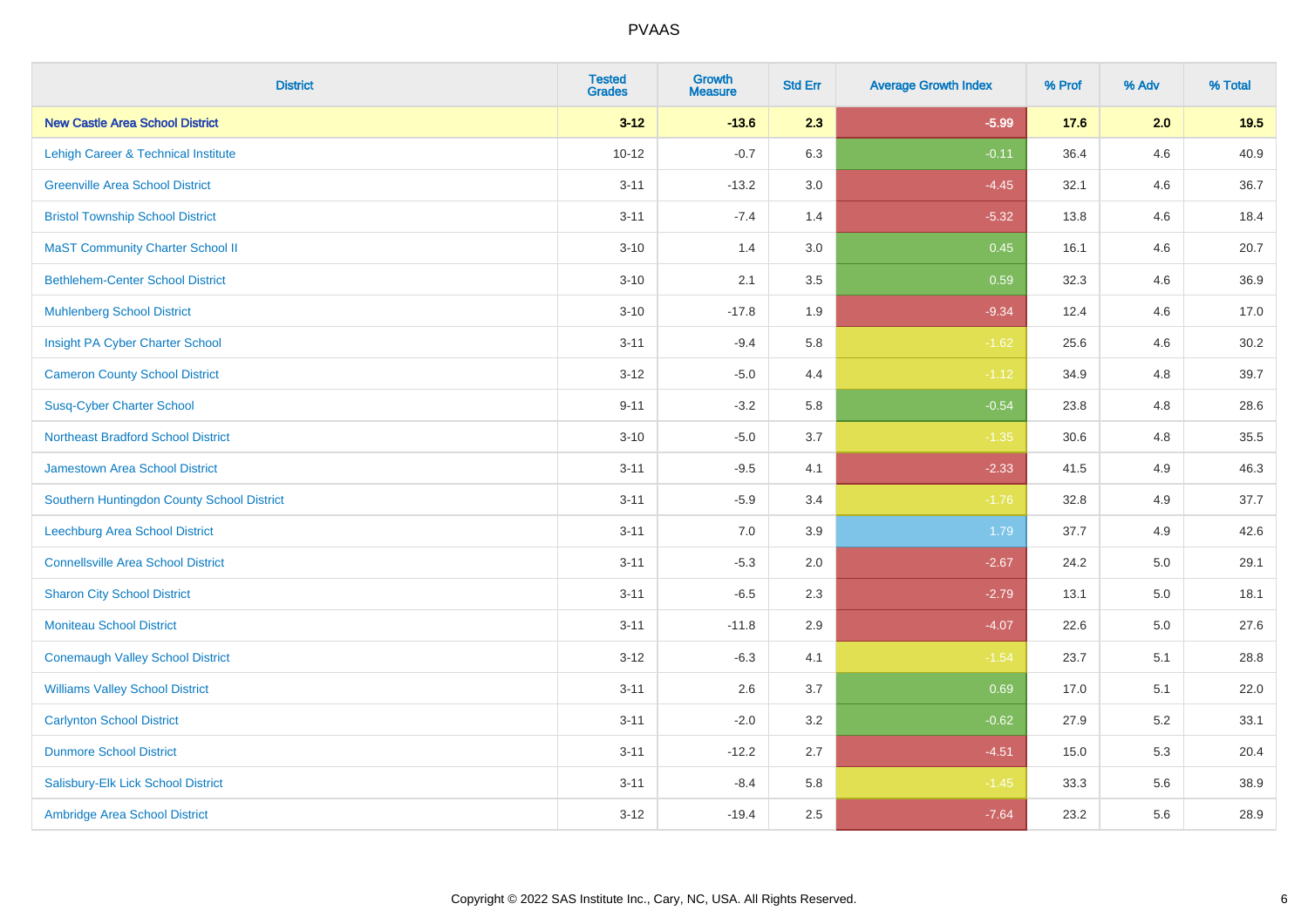| <b>District</b>                                | <b>Tested</b><br><b>Grades</b> | Growth<br><b>Measure</b> | <b>Std Err</b> | <b>Average Growth Index</b> | % Prof | % Adv   | % Total |
|------------------------------------------------|--------------------------------|--------------------------|----------------|-----------------------------|--------|---------|---------|
| <b>New Castle Area School District</b>         | $3 - 12$                       | $-13.6$                  | 2.3            | $-5.99$                     | 17.6   | 2.0     | 19.5    |
| Lehigh Valley Charter High School For The Arts | $9 - 10$                       | $-11.8$                  | 2.5            | $-4.76$                     | 28.9   | $5.7\,$ | 34.6    |
| <b>Ligonier Valley School District</b>         | $3 - 11$                       | $-10.8$                  | 3.1            | $-3.43$                     | 34.1   | 5.8     | 39.9    |
| Meyersdale Area School District                | $3 - 11$                       | $-16.1$                  | 3.3            | $-4.94$                     | 20.3   | 5.8     | 26.1    |
| <b>Mount Union Area School District</b>        | $3 - 10$                       | $-2.5$                   | 2.8            | $-0.89$                     | 19.8   | 5.8     | 25.6    |
| <b>Mcguffey School District</b>                | $3 - 11$                       | $-12.1$                  | 3.0            | $-4.06$                     | 12.8   | 5.9     | 18.6    |
| <b>Commodore Perry School District</b>         | $3 - 11$                       | $-10.4$                  | 4.5            | $-2.30$                     | 29.4   | 5.9     | 35.3    |
| <b>Franklin Area School District</b>           | $3 - 11$                       | $-3.7$                   | 2.6            | $-1.43$                     | 30.5   | 5.9     | 36.4    |
| <b>Reading School District</b>                 | $3 - 11$                       | 4.3                      | 1.2            | 3.71                        | 16.8   | 6.0     | 22.8    |
| Jim Thorpe Area School District                | $3 - 11$                       | $-10.9$                  | 2.4            | $-4.48$                     | 19.5   | 6.0     | 25.5    |
| <b>Fairfield Area School District</b>          | $3 - 11$                       | $-0.5$                   | 3.6            | $-0.13$                     | 43.9   | 6.1     | 50.0    |
| <b>Derry Area School District</b>              | $3 - 11$                       | $-11.8$                  | 2.6            | $-4.53$                     | 34.8   | 6.1     | 40.9    |
| Jefferson-Morgan School District               | $3 - 10$                       | $-12.0$                  | 3.9            | $-3.09$                     | 28.6   | 6.1     | 34.7    |
| Pennsylvania Distance Learning Charter School  | $3 - 12$                       | 6.8                      | 3.4            | 1.99                        | 19.8   | $6.2\,$ | 25.9    |
| <b>Hanover Public School District</b>          | $3 - 11$                       | $-12.4$                  | 2.7            | $-4.50$                     | 22.7   | $6.2\,$ | 28.9    |
| <b>Pottstown School District</b>               | $3 - 12$                       | 2.0                      | 2.2            | 0.88                        | 19.4   | $6.2\,$ | 25.6    |
| <b>Lebanon School District</b>                 | $3 - 11$                       | $-1.2$                   | 1.9            | $-0.63$                     | 15.2   | 6.4     | 21.6    |
| <b>Interboro School District</b>               | $3 - 12$                       | $-8.4$                   | 2.0            | $-4.27$                     | 27.6   | 6.4     | 34.1    |
| Philadelphia City School District              | $3 - 12$                       | $-7.8$                   | 0.6            | $-13.43$                    | 16.4   | 6.5     | 22.9    |
| <b>Pittsburgh School District</b>              | $3 - 11$                       | $-13.0$                  | 1.1            | $-12.25$                    | 16.1   | 6.5     | 22.6    |
| <b>Fannett-Metal School District</b>           | $3 - 11$                       | $-22.3$                  | 4.8            | $-4.65$                     | 16.4   | 6.6     | 23.0    |
| <b>Chartiers-Houston School District</b>       | $3 - 10$                       | $-16.5$                  | 3.5            | $-4.79$                     | 26.3   | $6.6\,$ | 32.9    |
| <b>Erie City School District</b>               | $3 - 12$                       | $-4.5$                   | 1.4            | $-3.09$                     | 13.4   | 6.7     | 20.1    |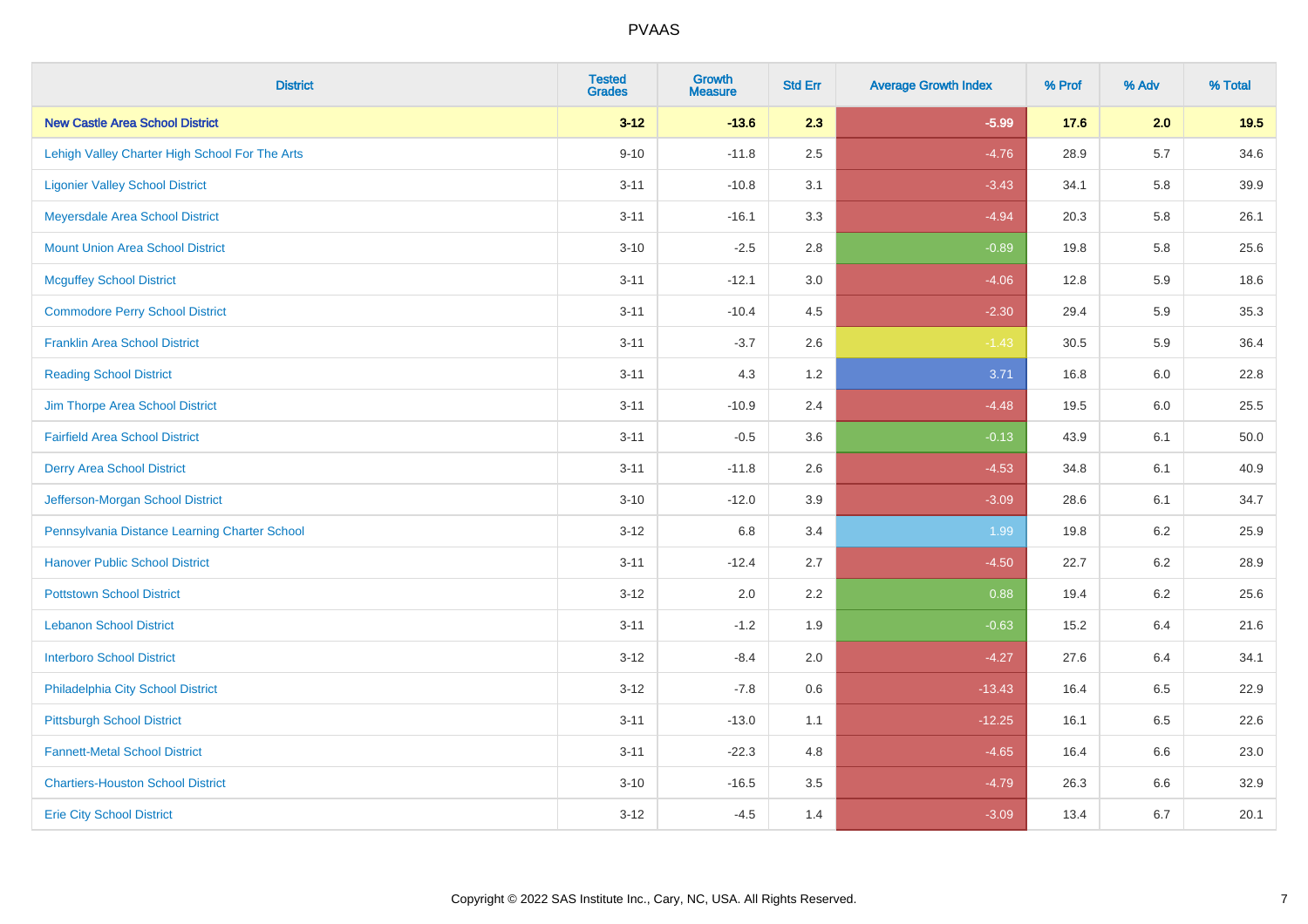| <b>District</b>                               | <b>Tested</b><br><b>Grades</b> | <b>Growth</b><br><b>Measure</b> | <b>Std Err</b> | <b>Average Growth Index</b> | % Prof | % Adv | % Total |
|-----------------------------------------------|--------------------------------|---------------------------------|----------------|-----------------------------|--------|-------|---------|
| <b>New Castle Area School District</b>        | $3 - 12$                       | $-13.6$                         | 2.3            | $-5.99$                     | 17.6   | 2.0   | 19.5    |
| <b>Northern Lebanon School District</b>       | $3 - 11$                       | $-0.7$                          | 2.3            | $-0.29$                     | 18.8   | 6.8   | 25.6    |
| <b>Northgate School District</b>              | $3 - 11$                       | $-3.0$                          | 3.4            | $-0.85$                     | 35.6   | 6.8   | 42.4    |
| <b>Titusville Area School District</b>        | $3 - 11$                       | $-5.0$                          | 2.5            | $-1.98$                     | 26.5   | 6.8   | 33.3    |
| <b>Tidioute Community Charter School</b>      | $3 - 11$                       | 0.8                             | 4.4            | 0.19                        | 18.1   | 6.9   | 25.0    |
| <b>Penn Hills School District</b>             | $3 - 11$                       | 0.0                             | 2.4            | 0.02                        | 18.4   | 7.1   | 25.6    |
| Hope For Hyndman Charter School               | $3 - 11$                       | 5.1                             | 5.8            | 0.88                        | 14.3   | 7.1   | 21.4    |
| <b>William Penn School District</b>           | $3 - 12$                       | 7.0                             | 1.9            | 3.61                        | 14.0   | 7.2   | 21.3    |
| <b>Avella Area School District</b>            | $3 - 12$                       | 1.6                             | 4.7            | 0.34                        | 34.8   | 7.2   | 42.0    |
| <b>Uniontown Area School District</b>         | $3 - 11$                       | $-2.8$                          | 3.1            | $-0.91$                     | 31.7   | 7.3   | 39.0    |
| <b>East Allegheny School District</b>         | $3 - 11$                       | $-6.4$                          | 3.0            | $-2.11$                     | 21.0   | 7.4   | 28.4    |
| <b>Central Cambria School District</b>        | $3 - 11$                       | $-12.7$                         | 2.3            | $-5.61$                     | 19.4   | 7.4   | 26.9    |
| <b>Scranton School District</b>               | $3 - 12$                       | $-10.1$                         | 2.5            | $-4.04$                     | 20.0   | 7.7   | 27.7    |
| Lehigh Valley Academy Regional Charter School | $3 - 11$                       | $-5.9$                          | 3.0            | $-1.98$                     | 20.0   | 7.7   | 27.7    |
| <b>Blacklick Valley School District</b>       | $3 - 11$                       | $-0.9$                          | 3.9            | $-0.23$                     | 7.7    | 7.7   | 15.4    |
| <b>Sullivan County School District</b>        | $3 - 10$                       | 2.5                             | 4.3            | 0.58                        | 43.6   | 7.7   | 51.3    |
| <b>Governor Mifflin School District</b>       | $3 - 11$                       | $-4.4$                          | 1.6            | $-2.69$                     | 30.3   | 7.7   | 38.0    |
| <b>Riverview School District</b>              | $3 - 11$                       | $-13.0$                         | 4.0            | $-3.29$                     | 43.1   | 7.8   | 51.0    |
| <b>Pottsville Area School District</b>        | $3 - 12$                       | $-4.9$                          | 2.1            | $-2.36$                     | 21.8   | 7.9   | 29.6    |
| <b>Ferndale Area School District</b>          | $3 - 10$                       | $-1.1$                          | 4.1            | $-0.27$                     | 21.0   | 7.9   | 29.0    |
| <b>Mid Valley School District</b>             | $3 - 10$                       | $-11.1$                         | 2.7            | $-4.07$                     | 28.3   | 8.1   | 36.4    |
| Pennsylvania Cyber Charter School             | $3 - 11$                       | 0.6                             | 1.5            | 0.37                        | 20.8   | 8.1   | 28.9    |
| <b>Forest City Regional School District</b>   | $3 - 12$                       | $-1.2$                          | 3.6            | $-0.33$                     | 26.5   | 8.2   | 34.7    |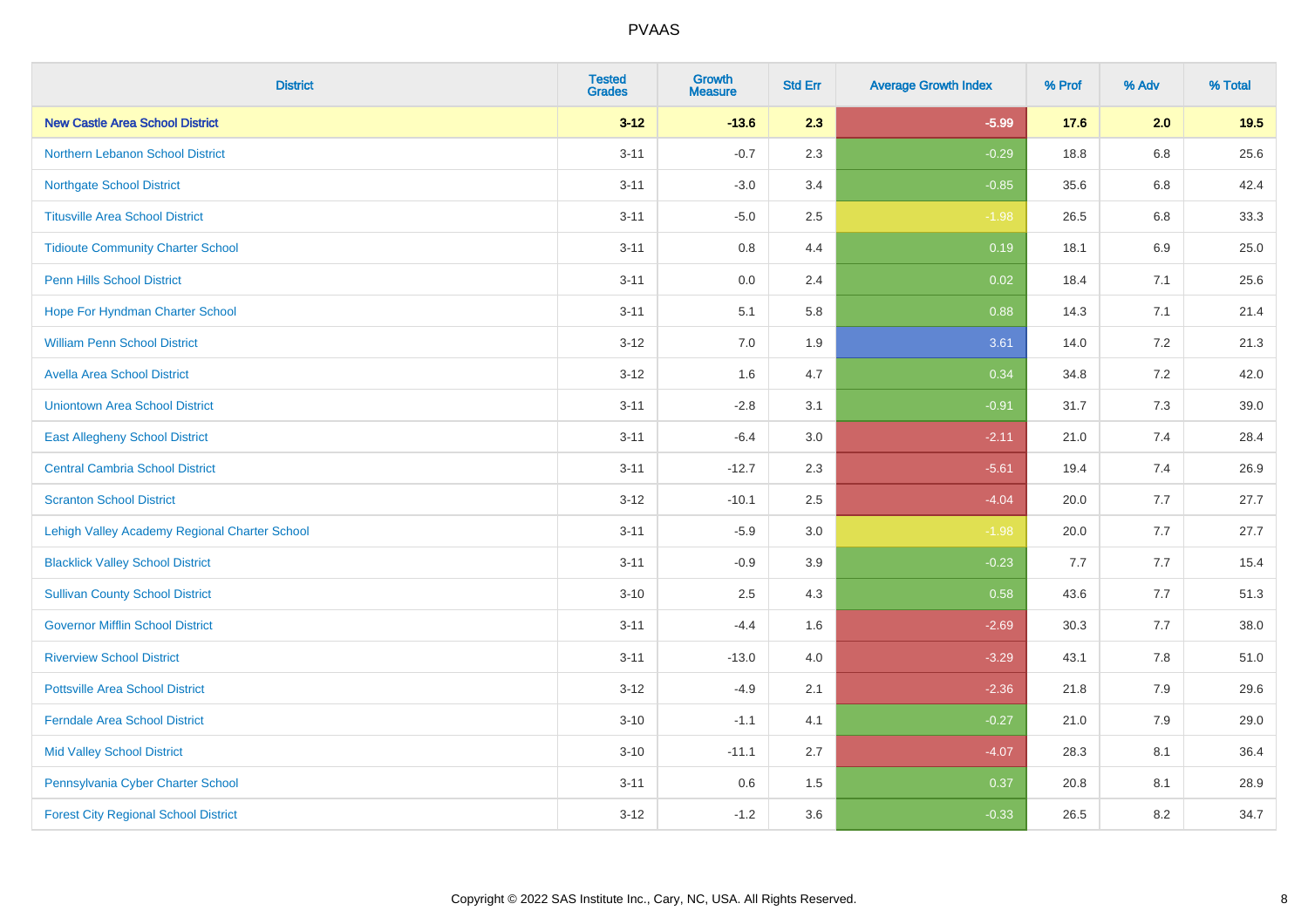| <b>District</b>                                    | <b>Tested</b><br><b>Grades</b> | Growth<br><b>Measure</b> | <b>Std Err</b> | <b>Average Growth Index</b> | % Prof | % Adv   | % Total |
|----------------------------------------------------|--------------------------------|--------------------------|----------------|-----------------------------|--------|---------|---------|
| <b>New Castle Area School District</b>             | $3 - 12$                       | $-13.6$                  | 2.3            | $-5.99$                     | 17.6   | 2.0     | 19.5    |
| <b>Blairsville-Saltsburg School District</b>       | $3 - 11$                       | $-7.5$                   | 2.8            | $-2.67$                     | 20.1   | 8.2     | 28.3    |
| <b>East Lycoming School District</b>               | $3 - 11$                       | $-10.9$                  | 2.1            | $-5.08$                     | 22.5   | 8.2     | 30.8    |
| <b>Cheltenham School District</b>                  | $3 - 11$                       | $-17.6$                  | 2.0            | $-8.74$                     | 24.4   | 8.3     | 32.6    |
| <b>Freedom Area School District</b>                | $3 - 11$                       | $-6.3$                   | 3.1            | $-2.04$                     | 22.9   | 8.4     | 31.3    |
| <b>Brownsville Area School District</b>            | $3 - 12$                       | 3.9                      | 3.8            | 1.04                        | 22.0   | 8.5     | 30.5    |
| <b>Mahanoy Area School District</b>                | $3 - 10$                       | $-3.4$                   | 3.1            | $-1.07$                     | 21.4   | $8.6\,$ | 30.0    |
| <b>Mount Pleasant Area School District</b>         | $3 - 11$                       | $-5.4$                   | 2.3            | $-2.37$                     | 33.3   | 8.7     | 42.0    |
| <b>Ellwood City Area School District</b>           | $3 - 11$                       | $-12.5$                  | 3.1            | $-4.00$                     | 26.7   | 8.7     | 35.4    |
| <b>Central Dauphin School District</b>             | $3 - 11$                       | $-5.2$                   | 1.2            | $-4.24$                     | 29.3   | 8.7     | 38.0    |
| <b>Corry Area School District</b>                  | $3 - 11$                       | $-6.8$                   | 2.3            | $-3.01$                     | 24.0   | 8.8     | 32.8    |
| <b>Susquehanna Community School District</b>       | $3 - 11$                       | $-4.5$                   | 3.8            | $-1.19$                     | 31.9   | 8.8     | 40.7    |
| <b>Yough School District</b>                       | $3 - 10$                       | $-6.2$                   | 2.7            | $-2.27$                     | 28.9   | $8.8\,$ | 37.7    |
| <b>Westinghouse Arts Academy Charter School</b>    | $9 - 10$                       | $-6.0$                   | 3.3            | $-1.81$                     | 20.2   | 8.9     | 29.1    |
| <b>Lincoln Park Performing Arts Charter School</b> | $7 - 11$                       | $-14.9$                  | 2.7            | $-5.45$                     | 39.3   | 8.9     | 48.2    |
| <b>Greater Nanticoke Area School District</b>      | $3 - 12$                       | $-6.8$                   | 2.6            | $-2.58$                     | 15.2   | 8.9     | 24.1    |
| <b>Weatherly Area School District</b>              | $3 - 11$                       | $-5.8$                   | 4.0            | $-1.44$                     | 32.1   | 8.9     | 41.1    |
| <b>Hazleton Area School District</b>               | $3 - 11$                       | $6.0\,$                  | 1.6            | 3.85                        | 20.5   | 9.0     | 29.5    |
| <b>Purchase Line School District</b>               | $3 - 12$                       | 4.3                      | 3.3            | 1.30                        | 32.3   | 9.0     | 41.4    |
| <b>Reynolds School District</b>                    | $3 - 10$                       | $-3.0$                   | 3.5            | $-0.87$                     | 27.3   | 9.1     | 36.4    |
| <b>Wyoming Valley West School District</b>         | $3 - 11$                       | $-5.5$                   | 2.3            | $-2.38$                     | 22.2   | 9.2     | 31.4    |
| <b>Blue Ridge School District</b>                  | $3 - 11$                       | 8.3                      | 3.7            | 2.24                        | 29.6   | 9.3     | 38.9    |
| <b>Glendale School District</b>                    | $3 - 10$                       | 7.9                      | 3.5            | 2.25                        | 42.6   | 9.3     | 51.8    |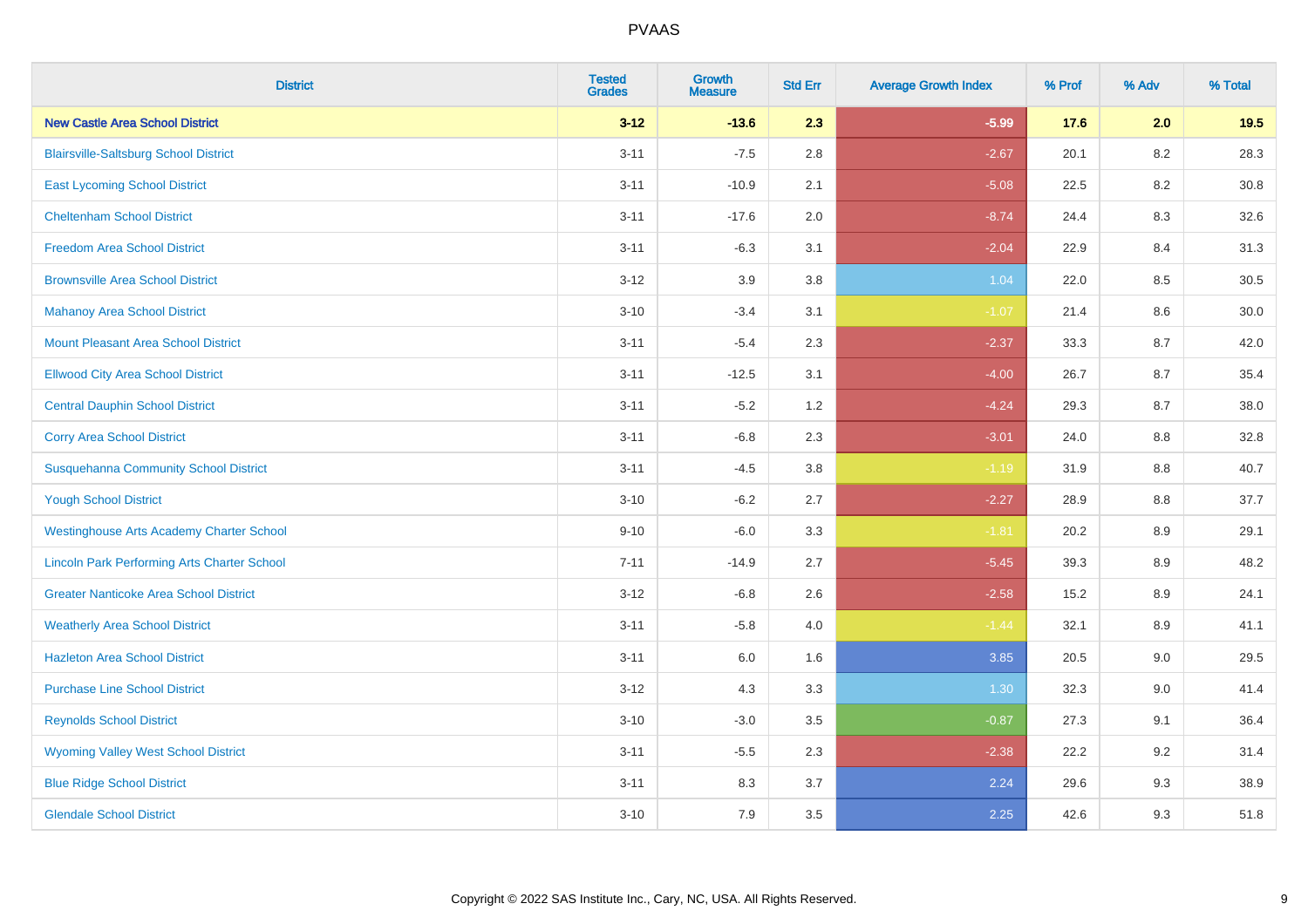| <b>District</b>                            | <b>Tested</b><br><b>Grades</b> | <b>Growth</b><br><b>Measure</b> | <b>Std Err</b> | <b>Average Growth Index</b> | % Prof | % Adv   | % Total  |
|--------------------------------------------|--------------------------------|---------------------------------|----------------|-----------------------------|--------|---------|----------|
| <b>New Castle Area School District</b>     | $3 - 12$                       | $-13.6$                         | 2.3            | $-5.99$                     | 17.6   | 2.0     | 19.5     |
| Juniata Valley School District             | $3 - 11$                       | 1.6                             | 3.2            | 0.51                        | 23.1   | 9.4     | 32.5     |
| <b>Apollo-Ridge School District</b>        | $3 - 12$                       | 9.5                             | 3.0            | 3.23                        | 34.0   | 9.4     | 43.4     |
| <b>Tri-Valley School District</b>          | $3 - 10$                       | $-2.7$                          | 3.9            | $-0.69$                     | 31.0   | 9.5     | 40.5     |
| <b>Carmichaels Area School District</b>    | $3 - 10$                       | $-7.0$                          | 3.1            | $-2.30$                     | 17.8   | 9.6     | 27.4     |
| <b>Wyoming Area School District</b>        | $3 - 10$                       | $-5.5$                          | 2.5            | $-2.21$                     | 32.0   | 9.6     | 41.6     |
| <b>West Middlesex Area School District</b> | $3 - 10$                       | $-7.4$                          | 3.5            | $-2.11$                     | 32.0   | 9.6     | 41.6     |
| <b>Minersville Area School District</b>    | $3 - 11$                       | $-2.9$                          | 3.4            | $-0.86$                     | 27.4   | 9.7     | 37.1     |
| Southeastern Greene School District        | $3 - 10$                       | $-2.3$                          | 4.4            | $-0.53$                     | 29.0   | 9.7     | 38.7     |
| <b>Warren County School District</b>       | $3 - 11$                       | $-0.1$                          | 1.6            | $-0.06$                     | 26.7   | 9.7     | 36.4     |
| <b>Cranberry Area School District</b>      | $3 - 12$                       | $-0.9$                          | 3.1            | $-0.29$                     | 25.5   | 9.7     | 35.2     |
| <b>Conneaut School District</b>            | $3 - 12$                       | $-2.3$                          | 2.6            | $-0.91$                     | 27.4   | 9.7     | 37.1     |
| <b>Central Fulton School District</b>      | $3 - 11$                       | $-13.3$                         | 3.2            | $-4.20$                     | 18.1   | 9.7     | 27.8     |
| <b>Shamokin Area School District</b>       | $3 - 11$                       | $-2.6$                          | 2.5            | $-1.06$                     | 19.6   | 9.8     | 29.3     |
| <b>Trinity Area School District</b>        | $3 - 11$                       | $-8.7$                          | 1.8            | $-4.87$                     | 20.9   | 9.8     | $30.8\,$ |
| <b>Deer Lakes School District</b>          | $3 - 11$                       | $-10.0$                         | 2.5            | $-4.02$                     | 27.7   | 9.9     | 37.6     |
| <b>Towanda Area School District</b>        | $3 - 11$                       | $-4.0$                          | 2.6            | $-1.52$                     | 24.8   | $9.9\,$ | 34.8     |
| <b>Steel Valley School District</b>        | $3 - 11$                       | 11.1                            | 3.3            | 3.33                        | 34.8   | 10.1    | 44.9     |
| <b>Windber Area School District</b>        | $3 - 11$                       | $-11.9$                         | $3.0\,$        | $-3.94$                     | 41.0   | 10.3    | 51.3     |
| <b>Forbes Road School District</b>         | $3 - 11$                       | $-11.5$                         | 4.7            | $-2.43$                     | 23.1   | 10.3    | 33.3     |
| <b>Pottsgrove School District</b>          | $3 - 11$                       | $-5.5$                          | 2.0            | $-2.78$                     | 28.6   | 10.3    | 38.8     |
| Southern Tioga School District             | $3 - 11$                       | $-0.1$                          | 2.8            | $-0.03$                     | 26.3   | 10.3    | 36.6     |
| <b>Forest Hills School District</b>        | $3 - 11$                       | 1.8                             | 2.5            | 0.71                        | 28.8   | 10.3    | 39.1     |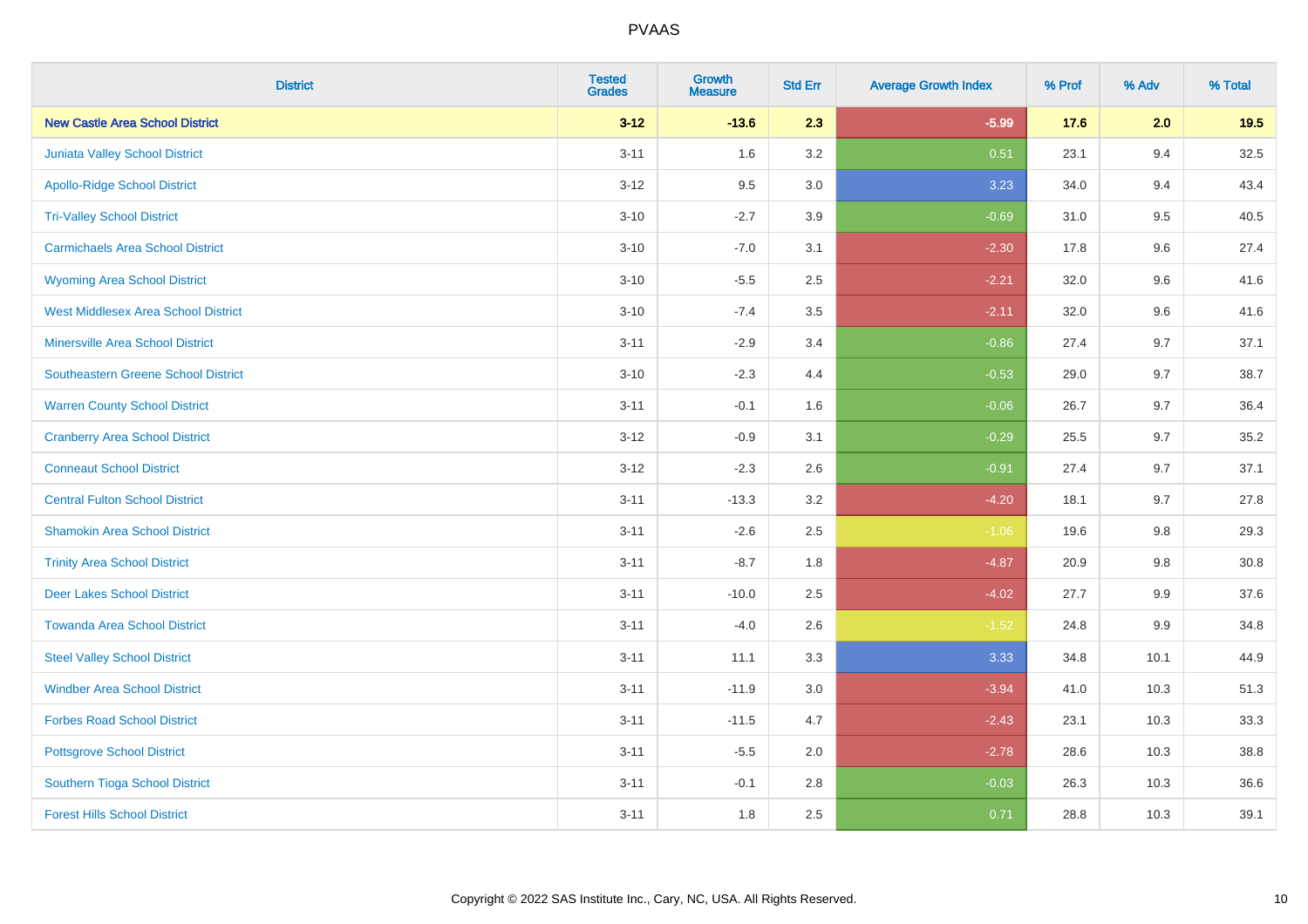| <b>District</b>                           | <b>Tested</b><br><b>Grades</b> | <b>Growth</b><br><b>Measure</b> | <b>Std Err</b> | <b>Average Growth Index</b> | % Prof | % Adv | % Total |
|-------------------------------------------|--------------------------------|---------------------------------|----------------|-----------------------------|--------|-------|---------|
| <b>New Castle Area School District</b>    | $3 - 12$                       | $-13.6$                         | 2.3            | $-5.99$                     | 17.6   | 2.0   | 19.5    |
| Millersburg Area School District          | $3 - 11$                       | $-6.6$                          | 3.4            | $-1.92$                     | 24.1   | 10.3  | 34.5    |
| <b>Pleasant Valley School District</b>    | $3 - 11$                       | $-3.3$                          | 1.8            | $-1.80$                     | 28.5   | 10.4  | 39.0    |
| <b>Bucks County Technical High School</b> | $9 - 10$                       | $-2.9$                          | 2.2            | $-1.29$                     | 27.7   | 10.4  | 38.2    |
| <b>Union School District</b>              | $3-12$                         | 2.5                             | 3.7            | 0.69                        | 17.9   | 10.4  | 28.4    |
| <b>Newport School District</b>            | $3-12$                         | 3.8                             | 3.3            | 1.17                        | 38.8   | 10.4  | 49.2    |
| <b>Highlands School District</b>          | $3 - 11$                       | $-1.3$                          | 2.3            | $-0.55$                     | 32.6   | 10.5  | 43.0    |
| <b>Williamsport Area School District</b>  | $3 - 11$                       | $-11.7$                         | 1.4            | $-8.29$                     | 18.2   | 10.5  | 28.7    |
| <b>Monessen City School District</b>      | $3 - 10$                       | $-3.9$                          | 5.6            | $-0.69$                     | 21.0   | 10.5  | 31.6    |
| <b>Otto-Eldred School District</b>        | $3 - 11$                       | $-0.5$                          | 3.5            | $-0.13$                     | 35.8   | 10.5  | 46.3    |
| <b>Mohawk Area School District</b>        | $3 - 11$                       | $-10.5$                         | 2.8            | $-3.75$                     | 35.1   | 10.6  | 45.7    |
| <b>Redbank Valley School District</b>     | $3 - 11$                       | $-7.5$                          | 3.1            | $-2.41$                     | 12.4   | 10.6  | 23.1    |
| <b>Ridley School District</b>             | $3-12$                         | 0.3                             | 1.6            | 0.21                        | 32.0   | 10.7  | 42.6    |
| <b>Bensalem Township School District</b>  | $3 - 11$                       | $1.0\,$                         | 1.6            | 0.63                        | 24.3   | 10.7  | 34.9    |
| <b>West York Area School District</b>     | $3 - 12$                       | $-9.8$                          | 2.7            | $-3.57$                     | 21.9   | 10.9  | 32.8    |
| <b>Union City Area School District</b>    | $3 - 12$                       | $-8.7$                          | 3.3            | $-2.59$                     | 29.7   | 10.9  | 40.6    |
| <b>Chestnut Ridge School District</b>     | $3-12$                         | 4.0                             | 2.9            | 1.38                        | 33.2   | 11.0  | 44.2    |
| <b>Butler Area School District</b>        | $3 - 11$                       | $-14.1$                         | 1.5            | $-9.60$                     | 26.4   | 11.1  | 37.5    |
| <b>Dauphin County Technical School</b>    | $9 - 11$                       | $-3.9$                          | 2.3            | $-1.67$                     | 18.3   | 11.1  | 29.3    |
| <b>Keystone Oaks School District</b>      | $3 - 11$                       | $-7.2$                          | 2.3            | $-3.14$                     | 30.0   | 11.1  | 41.0    |
| <b>New Brighton Area School District</b>  | $3 - 11$                       | $-2.1$                          | 3.2            | $-0.65$                     | 31.5   | 11.1  | 42.6    |
| <b>Marion Center Area School District</b> | $3 - 10$                       | 0.8                             | 2.9            | 0.27                        | 23.3   | 11.1  | 34.4    |
| Northern Potter School District           | $3 - 12$                       | 6.8                             | 4.6            | 1.48                        | 30.6   | 11.1  | 41.7    |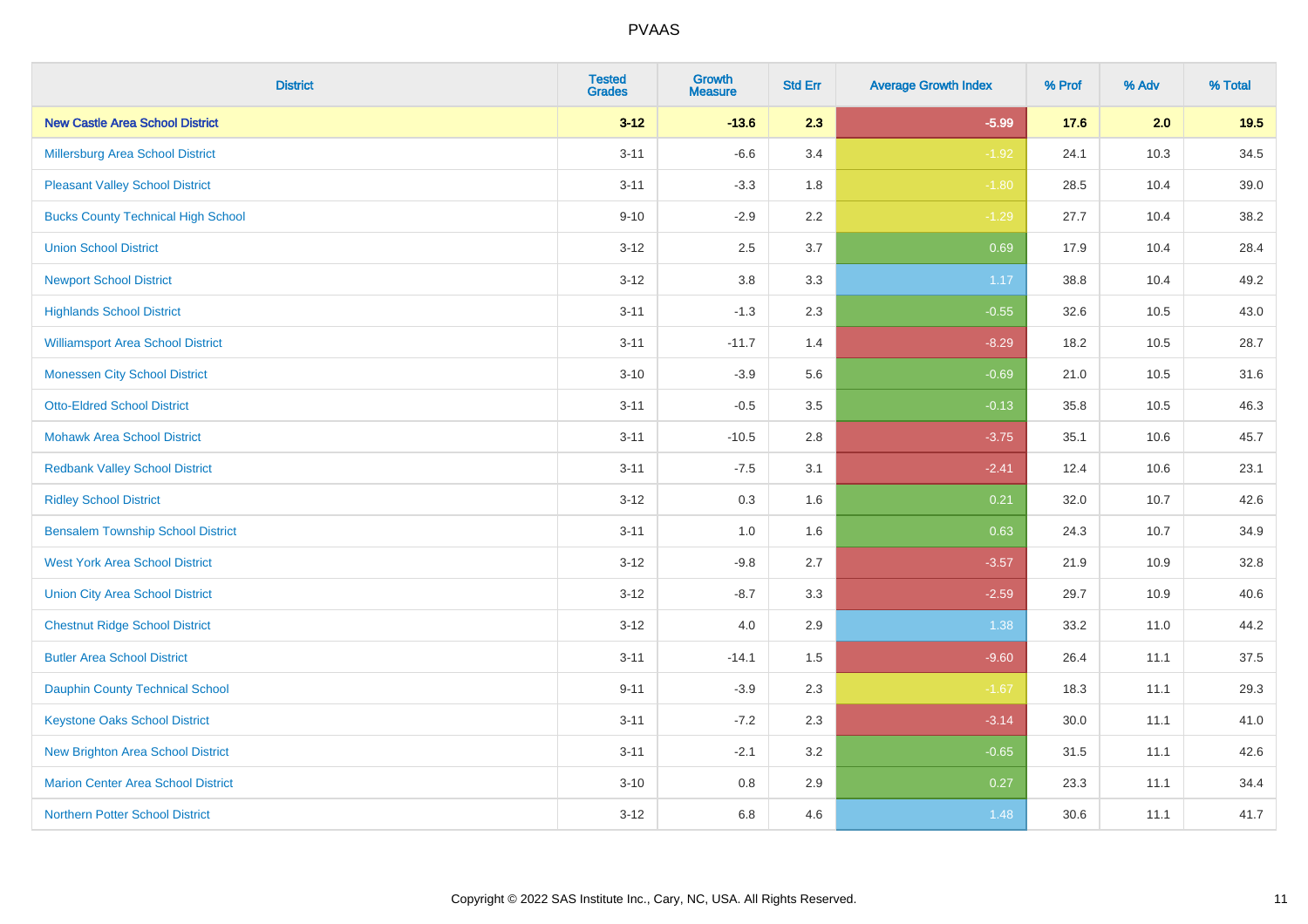| <b>District</b>                               | <b>Tested</b><br><b>Grades</b> | <b>Growth</b><br><b>Measure</b> | <b>Std Err</b> | <b>Average Growth Index</b> | % Prof | % Adv | % Total |
|-----------------------------------------------|--------------------------------|---------------------------------|----------------|-----------------------------|--------|-------|---------|
| <b>New Castle Area School District</b>        | $3 - 12$                       | $-13.6$                         | 2.3            | $-5.99$                     | 17.6   | 2.0   | 19.5    |
| Catasauqua Area School District               | $3 - 12$                       | $-7.3$                          | 2.8            | $-2.58$                     | 27.1   | 11.2  | 38.3    |
| <b>Milton Area School District</b>            | $3 - 11$                       | $-10.1$                         | 2.5            | $-4.04$                     | 23.0   | 11.3  | 34.2    |
| <b>Bethlehem Area School District</b>         | $3 - 11$                       | $-4.5$                          | 1.1            | $-3.91$                     | 20.4   | 11.3  | 31.7    |
| <b>Port Allegany School District</b>          | $3 - 11$                       | 6.5                             | 3.7            | 1.74                        | 26.4   | 11.3  | 37.7    |
| <b>Allegheny Valley School District</b>       | $3 - 11$                       | $-1.9$                          | 3.9            | $-0.48$                     | 31.8   | 11.4  | 43.2    |
| <b>Millville Area School District</b>         | $3 - 12$                       | $-5.6$                          | 4.4            | $-1.26$                     | 31.4   | 11.4  | 42.9    |
| <b>Berwick Area School District</b>           | $3 - 11$                       | $-6.9$                          | 2.4            | $-2.84$                     | 22.3   | 11.5  | 33.8    |
| <b>Eastern Lebanon County School District</b> | $3 - 11$                       | 4.0                             | 2.1            | 1.89                        | 23.5   | 11.5  | 35.0    |
| <b>Montgomery Area School District</b>        | $3 - 11$                       | $-5.8$                          | 3.2            | $-1.83$                     | 25.0   | 11.5  | 36.5    |
| Schuylkill Haven Area School District         | $3 - 11$                       | $-5.3$                          | 2.7            | $-1.96$                     | 22.2   | 11.6  | 33.8    |
| <b>Elk Lake School District</b>               | $3 - 11$                       | $-6.1$                          | 2.9            | $-2.12$                     | 26.3   | 11.6  | 37.9    |
| <b>Farrell Area School District</b>           | $3 - 11$                       | $-1.9$                          | 4.2            | $-0.44$                     | 9.3    | 11.6  | 20.9    |
| South Williamsport Area School District       | $3 - 10$                       | 0.9                             | 3.1            | 0.31                        | 38.4   | 11.6  | 50.0    |
| North Schuylkill School District              | $3 - 11$                       | $-4.7$                          | 2.2            | $-2.16$                     | 20.2   | 11.7  | 31.9    |
| <b>Upper Darby School District</b>            | $3 - 12$                       | 11.2                            | 1.4            | 8.28                        | 23.8   | 11.8  | 35.6    |
| <b>Mercer Area School District</b>            | $3 - 11$                       | 2.2                             | 3.1            | 0.70                        | 24.4   | 11.8  | 36.2    |
| Johnsonburg Area School District              | $3 - 11$                       | 5.0                             | 3.9            | 1.27                        | 35.5   | 11.8  | 47.4    |
| <b>West Greene School District</b>            | $3 - 11$                       | $-8.1$                          | 3.9            | $-2.08$                     | 31.0   | 11.9  | 42.9    |
| <b>Union Area School District</b>             | $3 - 11$                       | $-6.5$                          | 3.8            | $-1.70$                     | 30.6   | 12.2  | 42.9    |
| <b>Lakeview School District</b>               | $3 - 11$                       | $-1.9$                          | 3.5            | $-0.53$                     | 41.5   | 12.3  | 53.8    |
| <b>Athens Area School District</b>            | $3 - 11$                       | 2.6                             | 2.3            | 1.11                        | 34.9   | 12.3  | 47.3    |
| <b>Wattsburg Area School District</b>         | $3 - 11$                       | 1.0                             | 2.7            | 0.36                        | 20.4   | 12.4  | 32.7    |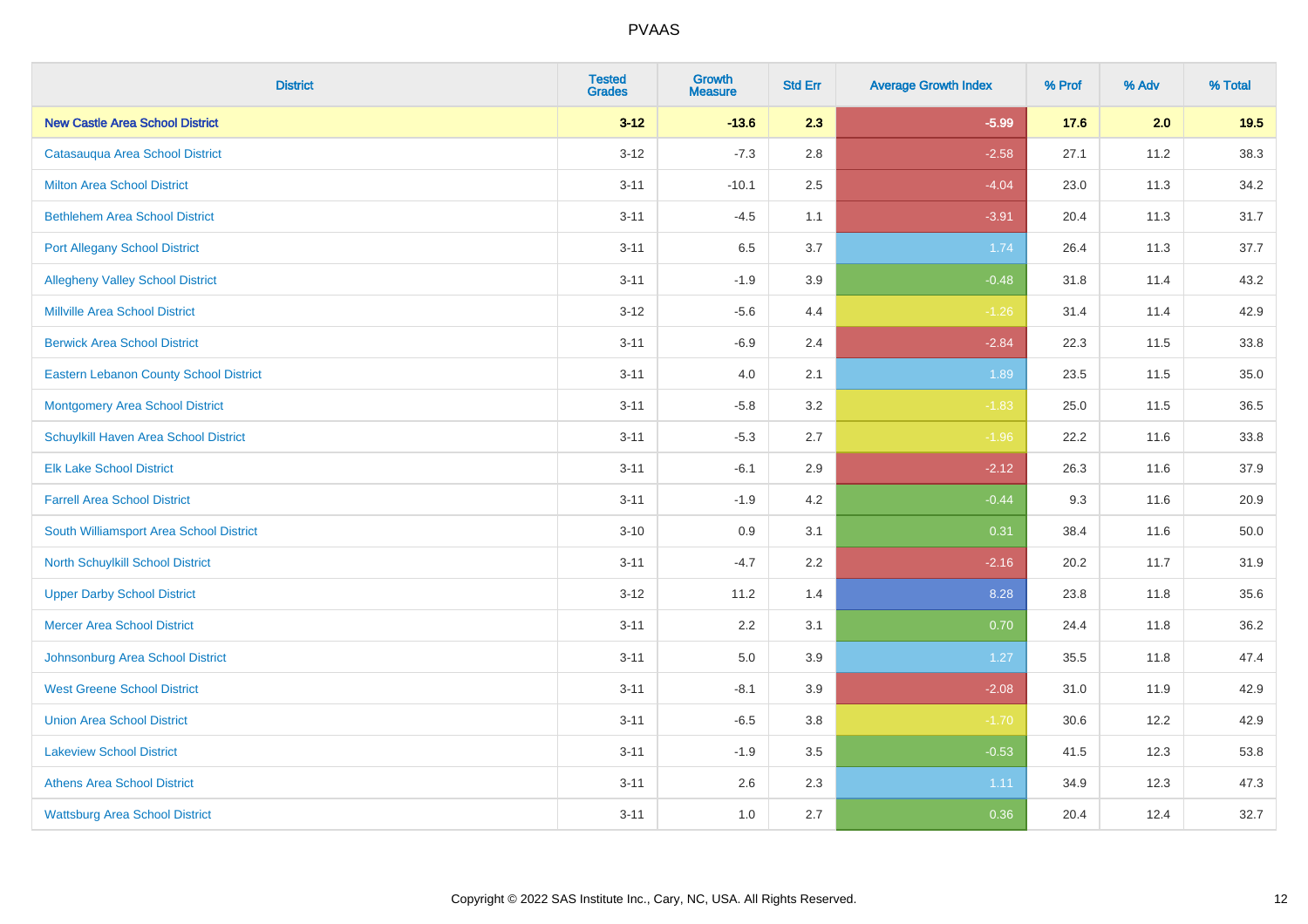| <b>District</b>                            | <b>Tested</b><br><b>Grades</b> | Growth<br><b>Measure</b> | <b>Std Err</b> | <b>Average Growth Index</b> | % Prof | % Adv | % Total |
|--------------------------------------------|--------------------------------|--------------------------|----------------|-----------------------------|--------|-------|---------|
| <b>New Castle Area School District</b>     | $3 - 12$                       | $-13.6$                  | 2.3            | $-5.99$                     | 17.6   | 2.0   | 19.5    |
| <b>Hopewell Area School District</b>       | $3 - 11$                       | 0.8                      | 2.6            | 0.31                        | 34.5   | 12.4  | 46.9    |
| <b>Centennial School District</b>          | $3 - 10$                       | 1.5                      | 1.5            | 0.98                        | 23.6   | 12.4  | 36.0    |
| East Stroudsburg Area School District      | $3 - 11$                       | $-4.9$                   | 1.4            | $-3.38$                     | 22.7   | 12.5  | 35.2    |
| <b>Moshannon Valley School District</b>    | $3 - 10$                       | $-5.1$                   | 4.6            | $-1.12$                     | 25.0   | 12.5  | 37.5    |
| <b>Greater Latrobe School District</b>     | $3 - 11$                       | $-14.1$                  | 2.0            | $-7.14$                     | 41.0   | 12.6  | 53.6    |
| <b>Salisbury Township School District</b>  | $3 - 11$                       | 5.8                      | 3.6            | 1.62                        | 24.4   | 12.6  | 37.0    |
| <b>Penn-Delco School District</b>          | $3 - 11$                       | 1.3                      | 1.8            | 0.75                        | 26.5   | 12.6  | 39.1    |
| <b>Bangor Area School District</b>         | $3 - 12$                       | $-1.2$                   | 2.0            | $-0.60$                     | 25.8   | 12.7  | 38.5    |
| <b>Elizabeth Forward School District</b>   | $3 - 11$                       | $-5.5$                   | 2.5            | $-2.25$                     | 32.2   | 12.8  | 45.0    |
| Southern Columbia Area School District     | $3 - 11$                       | $-8.5$                   | 3.0            | $-2.83$                     | 30.5   | 12.8  | 43.3    |
| <b>Wyalusing Area School District</b>      | $3 - 12$                       | 5.7                      | 3.2            | 1.78                        | 38.6   | 12.9  | 51.4    |
| <b>Big Spring School District</b>          | $3 - 11$                       | $-9.8$                   | 2.3            | $-4.32$                     | 23.6   | 12.9  | 36.5    |
| <b>Neshannock Township School District</b> | $3 - 10$                       | $-12.5$                  | 2.7            | $-4.73$                     | 29.0   | 13.0  | 42.0    |
| <b>Easton Area School District</b>         | $3 - 12$                       | 6.3                      | 1.3            | 4.91                        | 24.1   | 13.0  | 37.1    |
| <b>Cambria Heights School District</b>     | $3 - 10$                       | $-6.2$                   | 2.9            | $-2.11$                     | 25.0   | 13.0  | 38.0    |
| <b>Shaler Area School District</b>         | $3 - 11$                       | $-2.1$                   | 1.8            | $-1.18$                     | 32.0   | 13.0  | 45.0    |
| <b>Southern Fulton School District</b>     | $3 - 11$                       | $-5.1$                   | 4.0            | $-1.29$                     | 21.7   | 13.0  | 34.8    |
| <b>Northwest Area School District</b>      | $3 - 10$                       | $-3.2$                   | 3.3            | $-0.97$                     | 30.4   | 13.0  | 43.5    |
| Susquehanna Township School District       | $3 - 12$                       | 3.9                      | 2.7            | 1.45                        | 19.0   | 13.1  | 32.0    |
| Oil City Area School District              | $3 - 11$                       | 8.6                      | 2.4            | 3.56                        | 29.1   | 13.1  | 42.2    |
| <b>Everett Area School District</b>        | $3 - 11$                       | $-1.1$                   | 3.1            | $-0.34$                     | 34.2   | 13.2  | 47.4    |
| <b>Old Forge School District</b>           | $3 - 12$                       | $-11.3$                  | 3.1            | $-3.62$                     | 28.6   | 13.2  | 41.8    |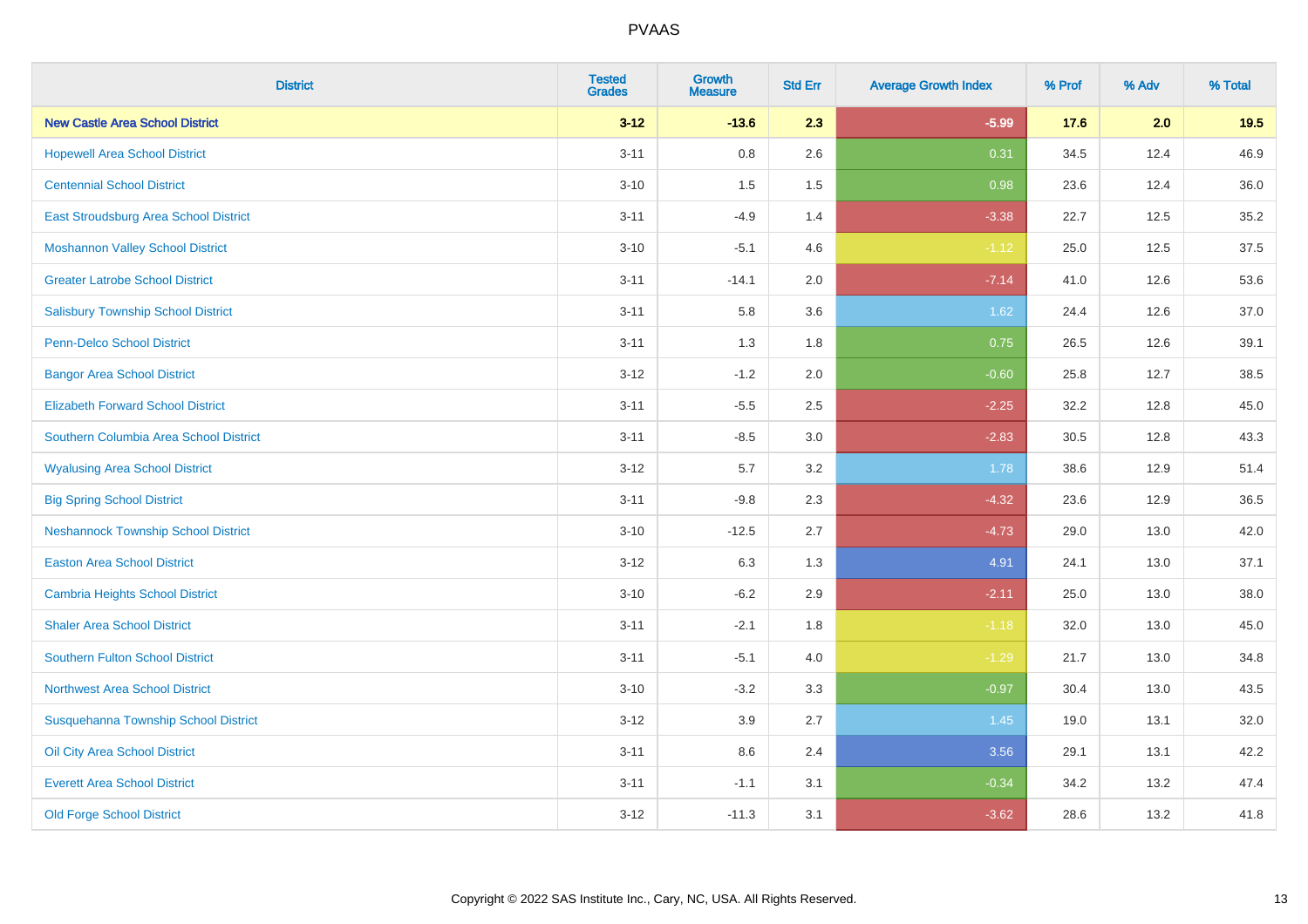| <b>District</b>                             | <b>Tested</b><br><b>Grades</b> | <b>Growth</b><br><b>Measure</b> | <b>Std Err</b> | <b>Average Growth Index</b> | % Prof | % Adv | % Total |
|---------------------------------------------|--------------------------------|---------------------------------|----------------|-----------------------------|--------|-------|---------|
| <b>New Castle Area School District</b>      | $3 - 12$                       | $-13.6$                         | 2.3            | $-5.99$                     | 17.6   | 2.0   | 19.5    |
| Mifflinburg Area School District            | $3 - 11$                       | $-6.0$                          | 2.1            | $-2.87$                     | 32.7   | 13.3  | 46.0    |
| <b>Ringgold School District</b>             | $3 - 11$                       | 2.9                             | 2.2            | 1.32                        | 23.8   | 13.3  | 37.1    |
| <b>Greensburg Salem School District</b>     | $3 - 11$                       | $-6.9$                          | 2.2            | $-3.06$                     | 30.3   | 13.3  | 43.6    |
| <b>Clarion Area School District</b>         | $3 - 11$                       | 3.2                             | 3.7            | 0.88                        | 31.7   | 13.3  | 45.0    |
| <b>Wellsboro Area School District</b>       | $3 - 11$                       | $-6.3$                          | 3.0            | $-2.08$                     | 24.4   | 13.4  | 37.8    |
| <b>Jersey Shore Area School District</b>    | $3 - 11$                       | 0.7                             | 2.5            | 0.27                        | 39.3   | 13.6  | 52.9    |
| <b>Annville-Cleona School District</b>      | $3 - 12$                       | 1.1                             | 2.4            | 0.45                        | 34.8   | 13.6  | 48.5    |
| <b>Northwestern School District</b>         | $3 - 11$                       | $-14.6$                         | 3.2            | $-4.51$                     | 32.5   | 13.7  | 46.2    |
| <b>Brockway Area School District</b>        | $3 - 11$                       | $-0.4$                          | 3.5            | $-0.11$                     | 41.2   | 13.8  | 55.0    |
| Altoona Area School District                | $3 - 12$                       | 0.1                             | 1.5            | 0.07                        | 29.0   | 13.8  | 42.8    |
| Shenango Area School District               | $3 - 11$                       | 1.7                             | 3.2            | 0.52                        | 41.4   | 13.8  | 55.3    |
| Selinsgrove Area School District            | $3 - 12$                       | $-5.7$                          | 2.1            | $-2.74$                     | 25.4   | 13.9  | 39.2    |
| <b>Susquenita School District</b>           | $3 - 11$                       | $-5.9$                          | 2.6            | $-2.28$                     | 30.6   | 13.9  | 44.4    |
| <b>Kennett Consolidated School District</b> | $3 - 11$                       | $-10.4$                         | 1.7            | $-6.27$                     | 28.7   | 14.0  | 42.7    |
| <b>Chichester School District</b>           | $3 - 11$                       | $-1.8$                          | 4.2            | $-0.44$                     | 40.0   | 14.0  | 54.0    |
| <b>Avonworth School District</b>            | $3 - 10$                       | $-6.2$                          | 2.3            | $-2.68$                     | 35.9   | 14.1  | 50.0    |
| <b>Fort Cherry School District</b>          | $3 - 10$                       | $-0.7$                          | 3.1            | $-0.21$                     | 30.6   | 14.1  | 44.7    |
| <b>Pine Grove Area School District</b>      | $3 - 11$                       | $-1.1$                          | 3.0            | $-0.36$                     | 29.5   | 14.3  | 43.8    |
| <b>Palmerton Area School District</b>       | $3 - 11$                       | $-0.9$                          | 2.7            | $-0.34$                     | 34.3   | 14.3  | 48.6    |
| <b>Conrad Weiser Area School District</b>   | $3 - 11$                       | 7.1                             | 2.1            | 3.34                        | 28.2   | 14.4  | 42.6    |
| <b>Somerset Area School District</b>        | $3 - 11$                       | $-7.6$                          | 2.4            | $-3.17$                     | 21.0   | 14.5  | 35.5    |
| <b>Oxford Area School District</b>          | $3 - 11$                       | $-3.1$                          | 1.8            | $-1.77$                     | 27.5   | 14.5  | 42.0    |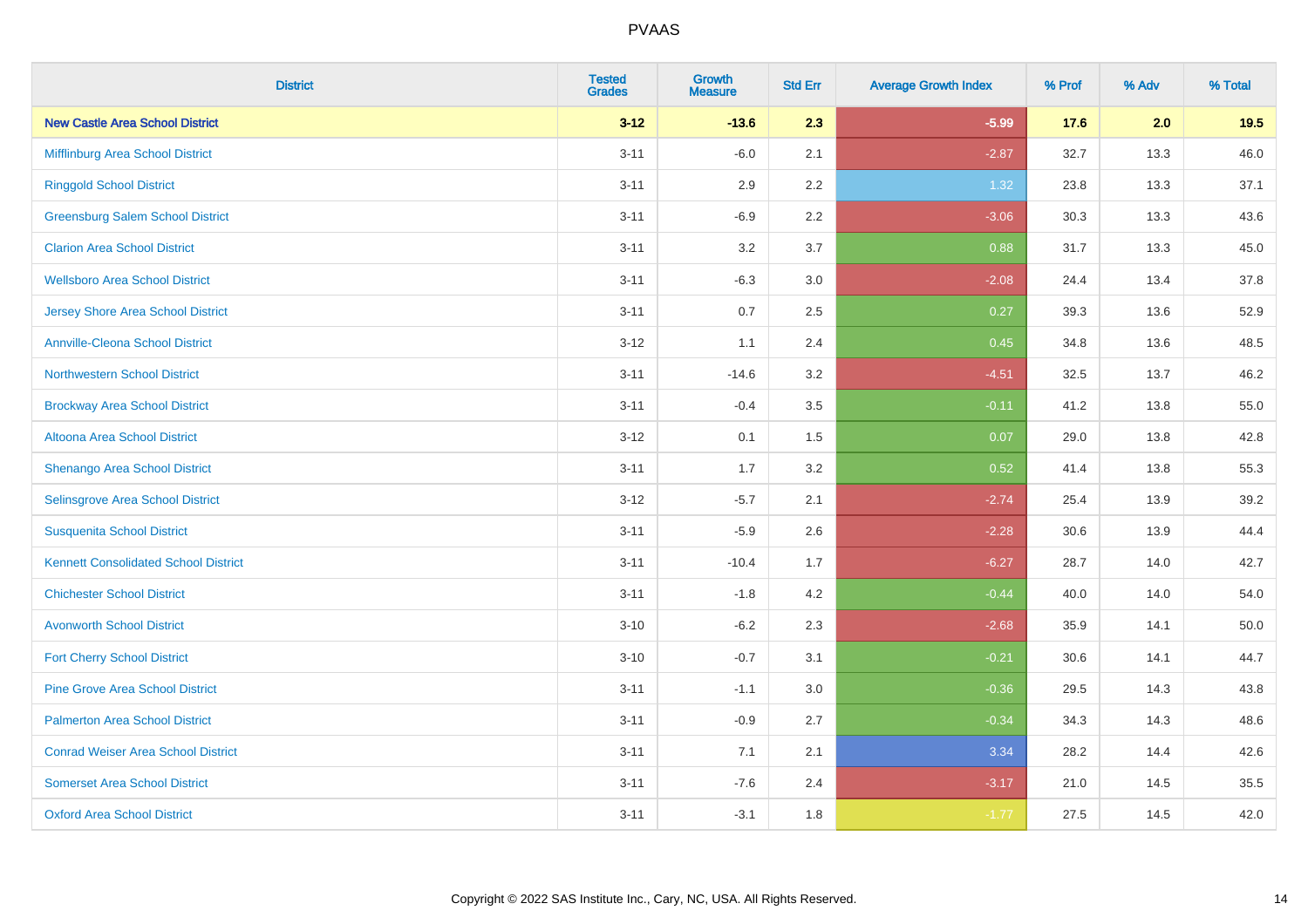| <b>District</b>                                    | <b>Tested</b><br><b>Grades</b> | <b>Growth</b><br><b>Measure</b> | <b>Std Err</b> | <b>Average Growth Index</b> | % Prof | % Adv | % Total |
|----------------------------------------------------|--------------------------------|---------------------------------|----------------|-----------------------------|--------|-------|---------|
| <b>New Castle Area School District</b>             | $3 - 12$                       | $-13.6$                         | 2.3            | $-5.99$                     | 17.6   | 2.0   | 19.5    |
| <b>Laurel Highlands School District</b>            | $3 - 11$                       | $-3.8$                          | 2.3            | $-1.63$                     | 20.9   | 14.6  | 35.4    |
| <b>Wilson Area School District</b>                 | $3 - 11$                       | $-0.3$                          | 2.4            | $-0.12$                     | 35.4   | 14.6  | 50.0    |
| <b>Brookville Area School District</b>             | $3 - 11$                       | 6.8                             | 3.1            | 2.19                        | 46.1   | 14.6  | 60.7    |
| <b>Kutztown Area School District</b>               | $3 - 12$                       | 9.3                             | 2.8            | 3.34                        | 38.5   | 14.6  | 53.2    |
| <b>Keystone Central School District</b>            | $3 - 11$                       | 3.6                             | 1.8            | 2.04                        | 27.1   | 14.6  | 41.8    |
| <b>Baldwin-Whitehall School District</b>           | $3 - 11$                       | $-5.5$                          | 1.9            | $-2.93$                     | 32.0   | 14.7  | 46.7    |
| <b>Westmont Hilltop School District</b>            | $3 - 11$                       | $-1.0$                          | 2.8            | $-0.36$                     | 33.3   | 14.7  | 48.0    |
| <b>Pittston Area School District</b>               | $3 - 11$                       | $-8.2$                          | 2.2            | $-3.75$                     | 26.7   | 14.8  | 41.5    |
| <b>Central Greene School District</b>              | $3 - 11$                       | $-0.4$                          | 2.5            | $-0.15$                     | 27.8   | 14.8  | 42.6    |
| <b>Solanco School District</b>                     | $3 - 11$                       | 2.2                             | 1.8            | 1.18                        | 27.2   | 15.0  | 42.3    |
| <b>Forest Area School District</b>                 | $3 - 11$                       | $-1.8$                          | 4.7            | $-0.37$                     | 18.9   | 15.1  | 34.0    |
| <b>Mifflin County School District</b>              | $3 - 11$                       | 12.3                            | 1.6            | 7.69                        | 35.1   | 15.1  | 50.3    |
| <b>Middletown Area School District</b>             | $3 - 11$                       | $-3.4$                          | 2.4            | $-1.44$                     | 34.3   | 15.2  | 49.4    |
| <b>Reach Cyber Charter School</b>                  | $3 - 11$                       | 1.4                             | 3.6            | 0.40                        | 32.9   | 15.2  | 48.1    |
| <b>Chambersburg Area School District</b>           | $3 - 11$                       | $-5.6$                          | 1.3            | $-4.42$                     | 24.2   | 15.2  | 39.4    |
| <b>Hollidaysburg Area School District</b>          | $3 - 11$                       | $-2.7$                          | 1.6            | $-1.64$                     | 32.6   | 15.2  | 47.8    |
| <b>West Shore School District</b>                  | $3 - 12$                       | 2.2                             | 1.3            | 1.68                        | 31.8   | 15.2  | 47.1    |
| <b>Southmoreland School District</b>               | $3 - 11$                       | $-12.5$                         | 3.1            | $-4.04$                     | 33.3   | 15.5  | 48.8    |
| <b>Hamburg Area School District</b>                | $3 - 11$                       | $0.6\,$                         | 2.4            | 0.25                        | 28.0   | 15.5  | 43.6    |
| <b>Ridgway Area School District</b>                | $3 - 11$                       | $-6.1$                          | 4.0            | $-1.53$                     | 42.2   | 15.6  | 57.8    |
| <b>Commonwealth Charter Academy Charter School</b> | $3 - 10$                       | 4.2                             | 1.6            | 2.68                        | 27.0   | 15.6  | 42.5    |
| <b>Exeter Township School District</b>             | $3 - 11$                       | $-1.0$                          | 1.7            | $-0.58$                     | 27.2   | 15.6  | 42.8    |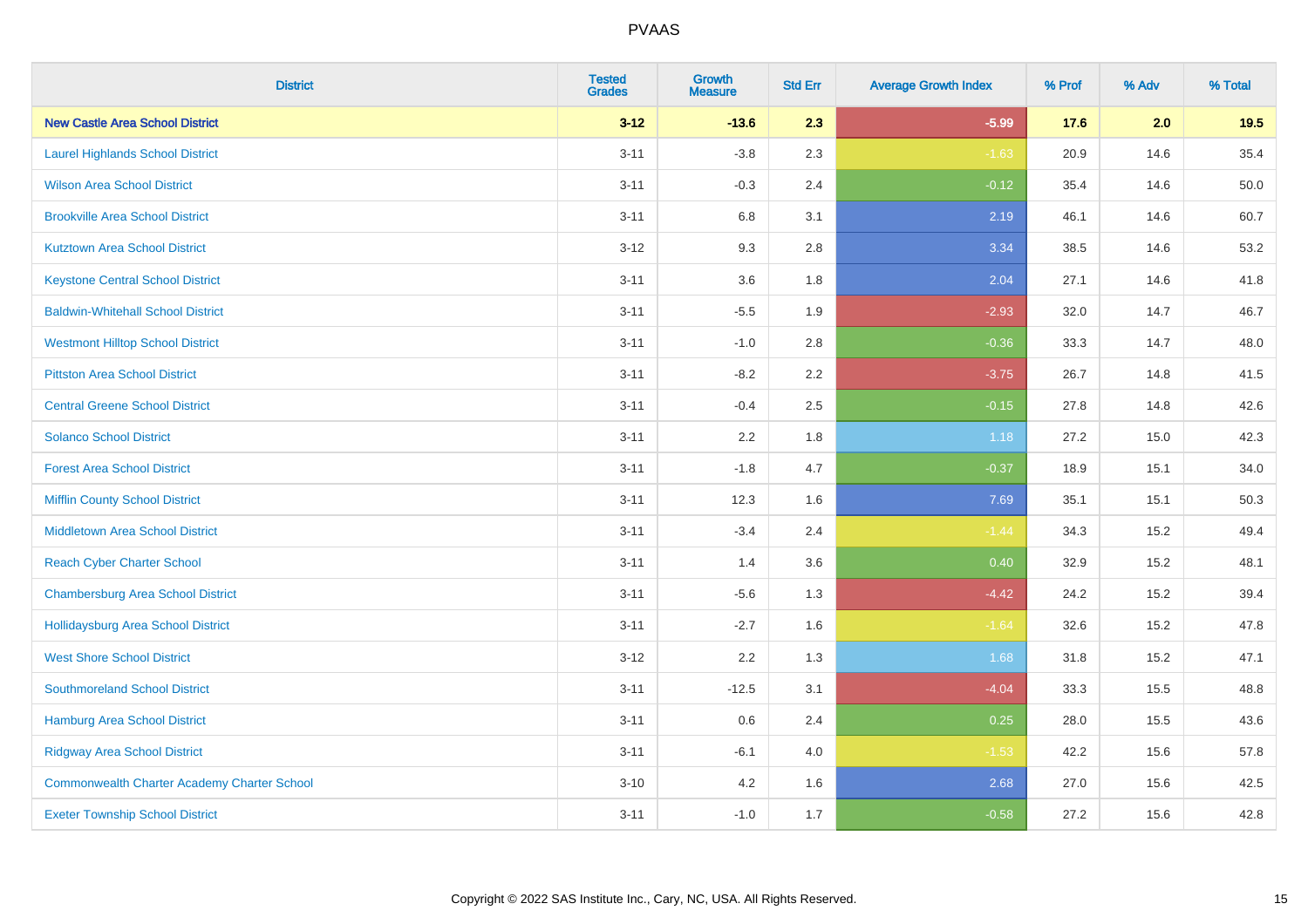| <b>District</b>                           | <b>Tested</b><br><b>Grades</b> | <b>Growth</b><br><b>Measure</b> | <b>Std Err</b> | <b>Average Growth Index</b> | % Prof | % Adv | % Total |
|-------------------------------------------|--------------------------------|---------------------------------|----------------|-----------------------------|--------|-------|---------|
| <b>New Castle Area School District</b>    | $3 - 12$                       | $-13.6$                         | 2.3            | $-5.99$                     | 17.6   | 2.0   | 19.5    |
| <b>General Mclane School District</b>     | $3 - 11$                       | $-10.7$                         | 2.4            | $-4.40$                     | 34.0   | 15.6  | 49.6    |
| <b>Bald Eagle Area School District</b>    | $3 - 11$                       | 7.6                             | 2.5            | 3.00                        | 31.6   | 15.6  | 47.3    |
| <b>Laurel School District</b>             | $3 - 11$                       | 13.0                            | 3.1            | 4.19                        | 30.3   | 15.7  | 46.1    |
| <b>Crawford Central School District</b>   | $3 - 11$                       | 5.7                             | 2.1            | 2.71                        | 26.4   | 15.8  | 42.1    |
| <b>Valley Grove School District</b>       | $3 - 10$                       | $-4.0$                          | 5.5            | $-0.72$                     | 68.4   | 15.8  | 84.2    |
| Penn Cambria School District              | $3 - 11$                       | $-4.5$                          | 2.4            | $-1.86$                     | 27.3   | 15.8  | 43.2    |
| <b>Charleroi School District</b>          | $3 - 11$                       | $-4.3$                          | 2.7            | $-1.55$                     | 22.2   | 15.9  | 38.1    |
| <b>Brentwood Borough School District</b>  | $3 - 11$                       | 1.3                             | 3.0            | 0.44                        | 20.2   | 16.0  | 36.2    |
| <b>Mechanicsburg Area School District</b> | $3 - 11$                       | $-5.7$                          | 1.6            | $-3.48$                     | 35.1   | 16.0  | 51.2    |
| <b>Iroquois School District</b>           | $3 - 11$                       | 13.6                            | 2.8            | 4.83                        | 33.3   | 16.0  | 49.4    |
| <b>Western Wayne School District</b>      | $3 - 11$                       | 3.6                             | 2.6            | 1.39                        | 30.8   | 16.2  | 47.0    |
| Philipsburg-Osceola Area School District  | $3 - 11$                       | 4.1                             | 3.0            | 1.37                        | 22.5   | 16.2  | 38.8    |
| <b>United School District</b>             | $3 - 11$                       | 6.3                             | 3.3            | 1.89                        | 38.8   | 16.3  | 55.0    |
| <b>Collegium Charter School</b>           | $3 - 10$                       | 21.2                            | 2.6            | 8.18                        | 25.4   | 16.4  | 41.8    |
| South Middleton School District           | $3 - 11$                       | 4.4                             | 2.2            | 1.95                        | 31.1   | 16.4  | 47.5    |
| <b>Grove City Area School District</b>    | $3-12$                         | $-8.8$                          | 2.3            | $-3.89$                     | 25.6   | 16.4  | 42.0    |
| <b>Troy Area School District</b>          | $3 - 10$                       | $-4.7$                          | 3.2            | $-1.46$                     | 22.8   | 16.5  | 39.2    |
| <b>California Area School District</b>    | $3 - 10$                       | $-13.7$                         | 4.5            | $-3.06$                     | 41.7   | 16.7  | 58.3    |
| <b>Bradford Area School District</b>      | $3-12$                         | $-1.8$                          | 2.3            | $-0.79$                     | 31.2   | 16.7  | 47.9    |
| <b>Fort Leboeuf School District</b>       | $3 - 11$                       | 3.5                             | 2.2            | 1.58                        | 32.0   | 16.8  | 48.8    |
| <b>Warrior Run School District</b>        | $3 - 11$                       | 10.5                            | 2.7            | 3.86                        | 34.1   | 16.8  | 50.9    |
| Northern Tioga School District            | $3-12$                         | 6.8                             | 2.6            | 2.64                        | 25.0   | 16.9  | 41.9    |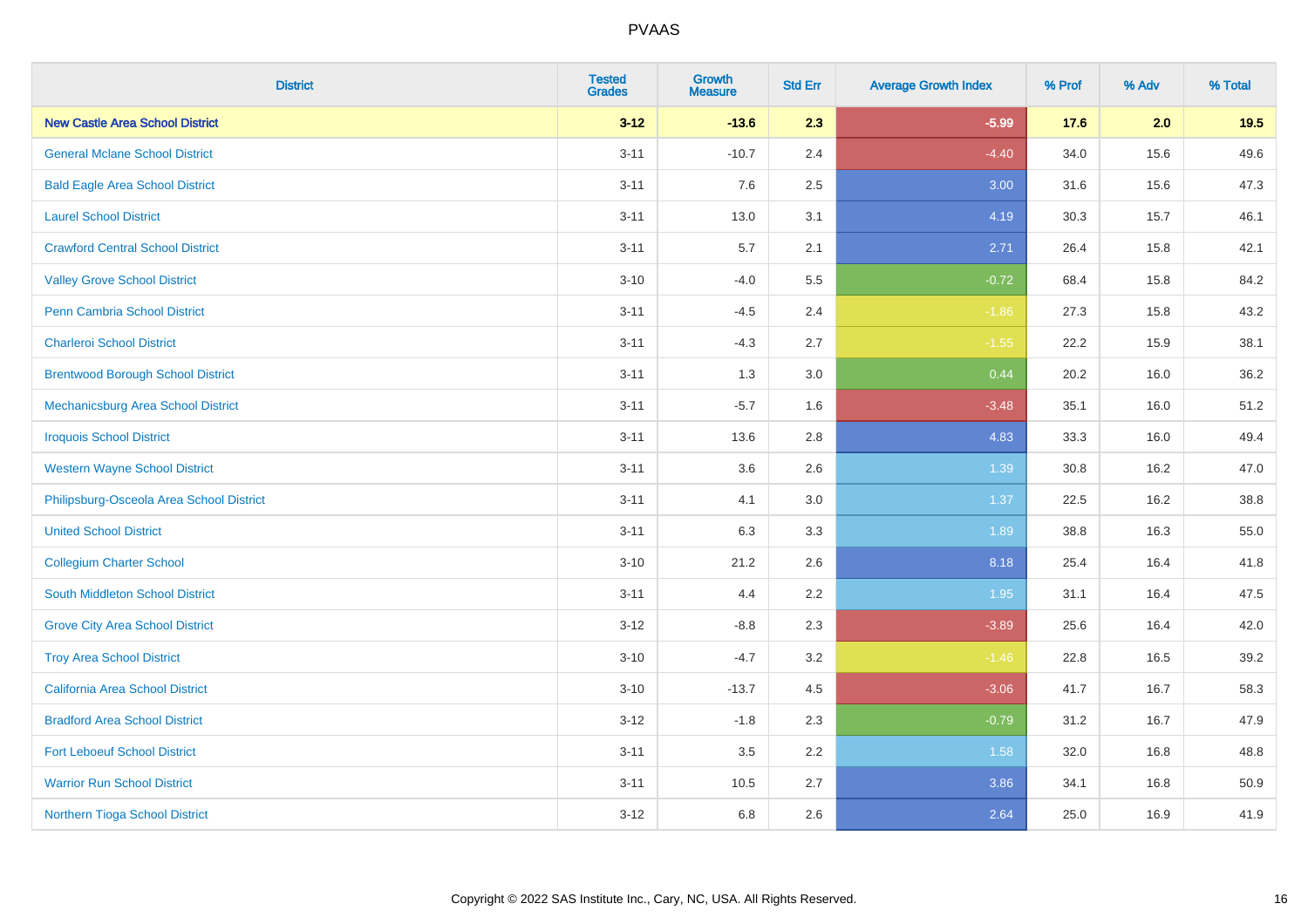| <b>District</b>                         | <b>Tested</b><br><b>Grades</b> | <b>Growth</b><br><b>Measure</b> | <b>Std Err</b> | <b>Average Growth Index</b> | % Prof | % Adv | % Total |
|-----------------------------------------|--------------------------------|---------------------------------|----------------|-----------------------------|--------|-------|---------|
| <b>New Castle Area School District</b>  | $3 - 12$                       | $-13.6$                         | 2.3            | $-5.99$                     | 17.6   | 2.0   | 19.5    |
| <b>Penncrest School District</b>        | $3 - 11$                       | 6.0                             | 1.9            | 3.24                        | 31.1   | 16.9  | 48.0    |
| Northern Bedford County School District | $3 - 11$                       | $-2.3$                          | 3.3            | $-0.69$                     | 26.2   | 16.9  | 43.1    |
| East Pennsboro Area School District     | $3 - 11$                       | 4.8                             | 2.1            | 2.26                        | 36.8   | 16.9  | 53.7    |
| <b>Upper Adams School District</b>      | $3 - 11$                       | 0.9                             | 2.5            | 0.37                        | 33.0   | 17.0  | 50.0    |
| <b>Riverside School District</b>        | $3 - 11$                       | $-6.2$                          | 2.7            | $-2.33$                     | 20.8   | 17.0  | 37.7    |
| <b>Bentworth School District</b>        | $3 - 11$                       | 7.0                             | 3.0            | 2.36                        | 26.6   | 17.0  | 43.6    |
| <b>South Park School District</b>       | $3 - 11$                       | $-8.8$                          | 2.5            | $-3.46$                     | 28.1   | 17.0  | 45.2    |
| <b>Octorara Area School District</b>    | $3 - 11$                       | $-7.5$                          | 3.2            | $-2.35$                     | 26.1   | 17.0  | 43.2    |
| <b>South Eastern School District</b>    | $3 - 11$                       | $-1.0$                          | 1.8            | $-0.55$                     | 36.4   | 17.1  | 53.5    |
| Pocono Mountain School District         | $3 - 12$                       | $-4.3$                          | 1.8            | $-2.43$                     | 35.5   | 17.1  | 52.6    |
| Ephrata Area School District            | $3 - 11$                       | 6.8                             | 1.7            | 4.08                        | 31.6   | 17.1  | 48.8    |
| <b>Chartiers Valley School District</b> | $3 - 11$                       | $-9.1$                          | 2.1            | $-4.23$                     | 20.7   | 17.4  | 38.0    |
| Huntingdon Area School District         | $3 - 11$                       | 5.8                             | 2.6            | 2.28                        | 27.8   | 17.4  | 45.2    |
| <b>Tamaqua Area School District</b>     | $3 - 12$                       | 6.5                             | 2.4            | 2.72                        | 34.3   | 17.5  | 51.8    |
| <b>Homer-Center School District</b>     | $3 - 11$                       | $8.8\,$                         | 3.5            | 2.53                        | 38.0   | 17.7  | 55.8    |
| <b>Burrell School District</b>          | $3 - 11$                       | $-1.5$                          | 3.3            | $-0.44$                     | 27.8   | 17.7  | 45.6    |
| Hatboro-Horsham School District         | $3 - 11$                       | $-2.7$                          | 1.6            | $-1.65$                     | 27.9   | 17.9  | 45.8    |
| Northwestern Lehigh School District     | $3 - 11$                       | $-2.4$                          | 2.1            | $-1.14$                     | 41.7   | 17.9  | 59.5    |
| Northampton Area School District        | $3 - 11$                       | 3.2                             | 1.5            | 2.05                        | 29.8   | 17.9  | 47.7    |
| Northern Lehigh School District         | $3 - 12$                       | 6.1                             | 2.5            | 2.42                        | 21.4   | 18.0  | 39.3    |
| Lackawanna Trail School District        | $3 - 10$                       | $-11.0$                         | 3.3            | $-3.35$                     | 13.1   | 18.0  | 31.2    |
| <b>Tunkhannock Area School District</b> | $3 - 11$                       | 1.4                             | 2.0            | 0.71                        | 29.8   | 18.1  | 47.9    |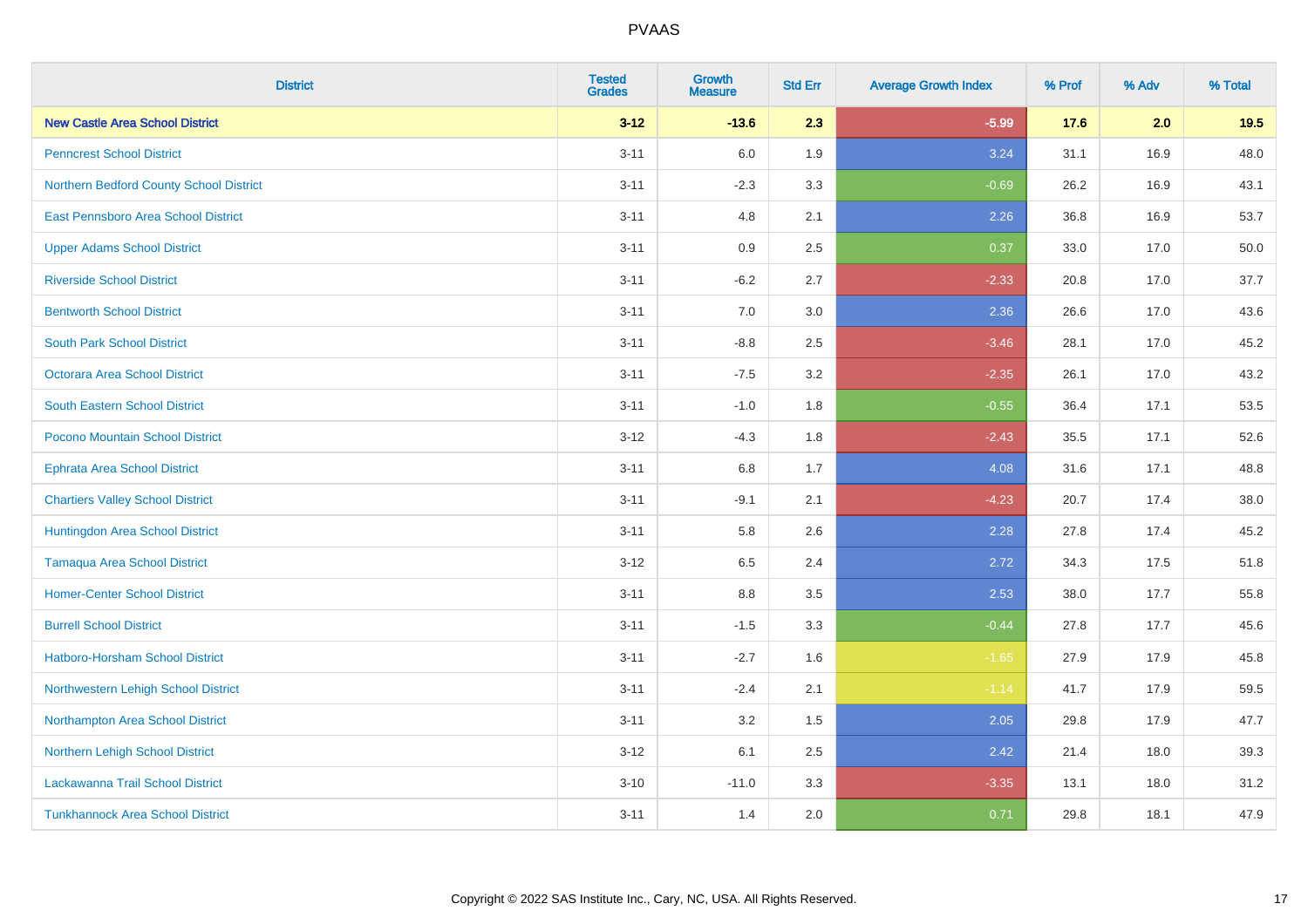| <b>District</b>                                 | <b>Tested</b><br><b>Grades</b> | <b>Growth</b><br><b>Measure</b> | <b>Std Err</b> | <b>Average Growth Index</b> | % Prof | % Adv | % Total |
|-------------------------------------------------|--------------------------------|---------------------------------|----------------|-----------------------------|--------|-------|---------|
| <b>New Castle Area School District</b>          | $3 - 12$                       | $-13.6$                         | 2.3            | $-5.99$                     | 17.6   | 2.0   | 19.5    |
| <b>Montoursville Area School District</b>       | $3 - 12$                       | $-8.4$                          | 2.6            | $-3.17$                     | 38.8   | 18.2  | 57.0    |
| <b>Kiski Area School District</b>               | $3 - 11$                       | $-4.0$                          | 2.0            | $-1.99$                     | 23.1   | 18.2  | 41.3    |
| Saint Marys Area School District                | $3 - 11$                       | 6.0                             | 2.2            | 2.69                        | 35.4   | 18.3  | 53.7    |
| <b>Stroudsburg Area School District</b>         | $3 - 11$                       | 7.5                             | 1.6            | 4.70                        | 30.4   | 18.3  | 48.7    |
| <b>Shikellamy School District</b>               | $3 - 10$                       | $-8.3$                          | 2.4            | $-3.42$                     | 20.8   | 18.5  | 39.2    |
| <b>Gateway School District</b>                  | $3 - 11$                       | 3.1                             | 2.0            | 1.55                        | 35.7   | 18.5  | 54.2    |
| Renaissance Academy Charter School              | $3 - 11$                       | $-5.6$                          | 3.1            | $-1.79$                     | 28.4   | 18.5  | 46.9    |
| <b>Central Valley School District</b>           | $3 - 10$                       | 4.7                             | 2.6            | 1.83                        | 37.8   | 18.5  | 56.3    |
| <b>Eastern York School District</b>             | $3 - 11$                       | $-6.2$                          | 2.3            | $-2.70$                     | 27.8   | 18.5  | 46.4    |
| <b>School Lane Charter School</b>               | $3 - 11$                       | 2.6                             | 3.6            | 0.72                        | 23.1   | 18.7  | 41.8    |
| <b>Dover Area School District</b>               | $3 - 12$                       | 7.1                             | 1.9            | 3.78                        | 33.0   | 18.7  | 51.7    |
| <b>Austin Area School District</b>              | $3 - 11$                       | 2.6                             | 6.0            | 0.43                        | 25.0   | 18.8  | 43.8    |
| <b>North Clarion County School District</b>     | $3 - 12$                       | 3.4                             | 4.1            | 0.83                        | 45.0   | 18.8  | 63.8    |
| <b>Muncy School District</b>                    | $3 - 11$                       | 6.9                             | 3.3            | 2.12                        | 37.6   | 18.8  | 56.4    |
| <b>Wallenpaupack Area School District</b>       | $3 - 11$                       | 8.8                             | 2.1            | 4.28                        | 28.5   | 18.9  | 47.4    |
| <b>Halifax Area School District</b>             | $3 - 11$                       | 5.8                             | 3.5            | 1.64                        | 32.1   | 18.9  | 50.9    |
| Juniata County School District                  | $3 - 12$                       | 7.7                             | 2.0            | 3.81                        | 22.9   | 18.9  | 41.8    |
| <b>Girard School District</b>                   | $3 - 11$                       | $-12.3$                         | 2.6            | $-4.76$                     | 29.7   | 18.9  | 48.6    |
| <b>Dubois Area School District</b>              | $3 - 11$                       | $-2.8$                          | 2.0            | $-1.37$                     | 35.5   | 19.0  | 54.6    |
| <b>Allegheny-Clarion Valley School District</b> | $3 - 10$                       | 12.3                            | 4.1            | 3.03                        | 33.3   | 19.0  | 52.4    |
| <b>West Branch Area School District</b>         | $3 - 11$                       | 17.0                            | 3.3            | 5.20                        | 47.1   | 19.1  | 66.2    |
| South Butler County School District             | $3 - 10$                       | 6.3                             | 2.2            | 2.80                        | 37.8   | 19.2  | 57.0    |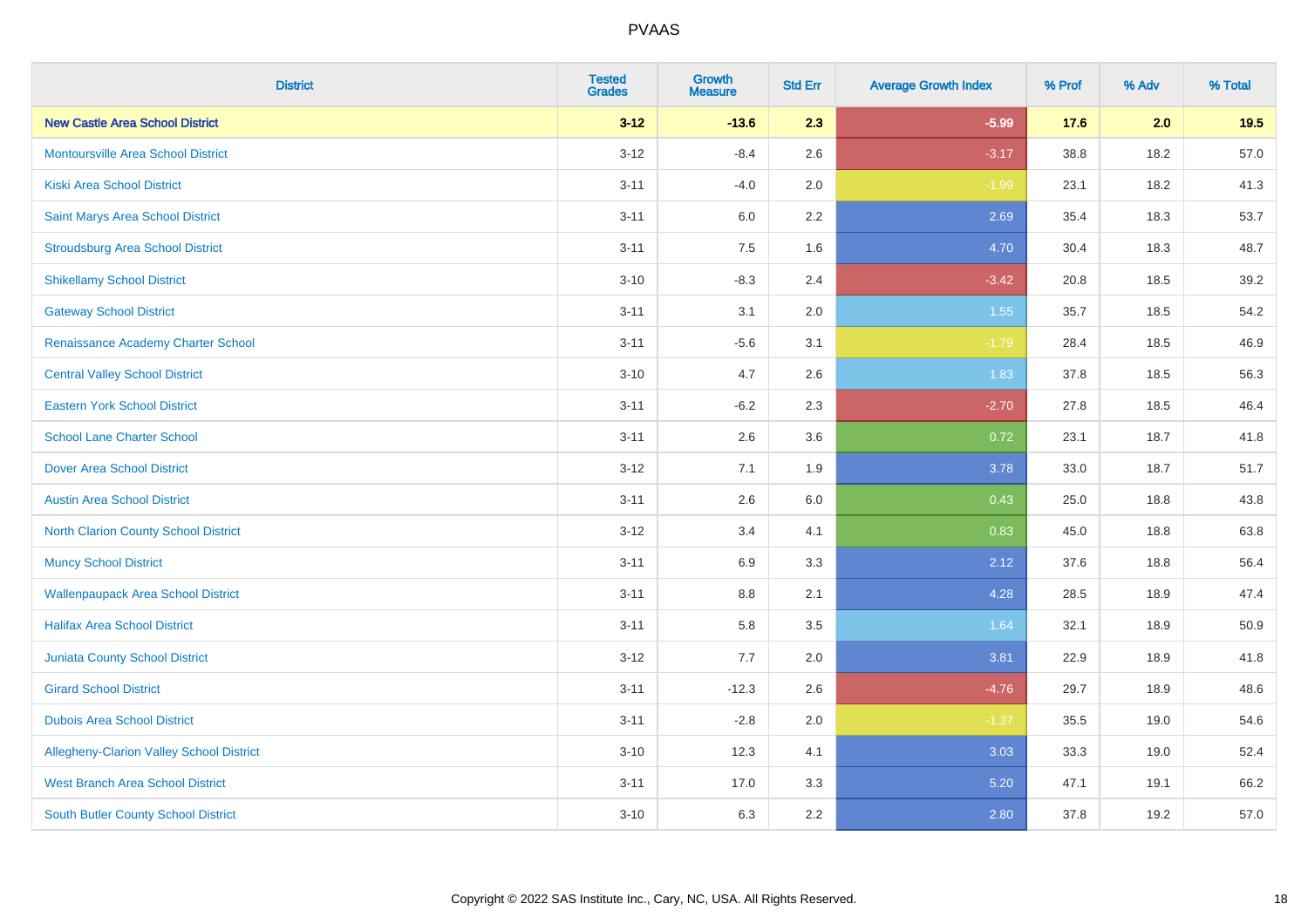| <b>District</b>                               | <b>Tested</b><br><b>Grades</b> | <b>Growth</b><br><b>Measure</b> | <b>Std Err</b> | <b>Average Growth Index</b> | % Prof | % Adv | % Total |
|-----------------------------------------------|--------------------------------|---------------------------------|----------------|-----------------------------|--------|-------|---------|
| <b>New Castle Area School District</b>        | $3 - 12$                       | $-13.6$                         | 2.3            | $-5.99$                     | 17.6   | 2.0   | 19.5    |
| <b>Hempfield Area School District</b>         | $3 - 12$                       | $-10.2$                         | 1.6            | $-6.37$                     | 28.1   | 19.2  | 47.3    |
| <b>Carlisle Area School District</b>          | $3 - 11$                       | $-5.2$                          | 1.7            | $-2.99$                     | 28.0   | 19.3  | 47.3    |
| <b>Bellwood-Antis School District</b>         | $3 - 10$                       | 3.5                             | 2.8            | 1.24                        | 40.9   | 19.4  | 60.2    |
| <b>Conewago Valley School District</b>        | $3 - 12$                       | 7.6                             | 1.7            | 4.46                        | 41.3   | 19.4  | 60.6    |
| <b>Agora Cyber Charter School</b>             | $3 - 11$                       | 14.6                            | 2.4            | 6.03                        | 24.7   | 19.5  | 44.2    |
| <b>Gettysburg Area School District</b>        | $3 - 11$                       | $-6.0$                          | 2.0            | $-3.02$                     | 28.8   | 19.6  | 48.5    |
| <b>South Western School District</b>          | $3 - 12$                       | 2.5                             | 1.7            | 1.48                        | 36.2   | 19.7  | 55.9    |
| <b>Kane Area School District</b>              | $3 - 10$                       | 8.8                             | 2.9            | 3.07                        | 31.4   | 19.8  | 51.2    |
| <b>North Hills School District</b>            | $3 - 11$                       | $-15.8$                         | 1.8            | $-8.84$                     | 26.4   | 19.8  | 46.2    |
| <b>Twin Valley School District</b>            | $3 - 12$                       | $-3.2$                          | 1.9            | $-1.68$                     | 38.8   | 19.8  | 58.6    |
| <b>Upper Perkiomen School District</b>        | $3 - 11$                       | 5.7                             | 1.9            | 3.04                        | 25.4   | 19.9  | 45.4    |
| <b>Clarion-Limestone Area School District</b> | $3 - 12$                       | $-10.0$                         | 3.6            | $-2.76$                     | 28.3   | 20.0  | 48.3    |
| <b>North Star School District</b>             | $3 - 11$                       | 1.1                             | 3.3            | 0.34                        | 26.2   | 20.0  | 46.2    |
| <b>Smethport Area School District</b>         | $3 - 12$                       | 5.8                             | 3.8            | 1.52                        | 24.6   | 20.0  | 44.6    |
| <b>Quakertown Community School District</b>   | $3 - 12$                       | $-4.3$                          | 1.5            | $-2.79$                     | 33.8   | 20.1  | 53.8    |
| <b>Schuylkill Valley School District</b>      | $3 - 11$                       | $-1.0$                          | 2.2            | $-0.47$                     | 29.8   | 20.2  | 50.0    |
| <b>Palisades School District</b>              | $3 - 11$                       | 7.7                             | 2.9            | 2.66                        | 27.8   | 20.3  | 48.1    |
| <b>Penn Manor School District</b>             | $3 - 11$                       | 7.1                             | 1.5            | 4.82                        | 26.7   | 20.5  | 47.2    |
| <b>West Perry School District</b>             | $3 - 11$                       | 11.0                            | 2.3            | 4.76                        | 26.9   | 20.5  | 47.4    |
| <b>Cornwall-Lebanon School District</b>       | $3 - 11$                       | 8.2                             | 1.6            | 5.24                        | 28.0   | 20.5  | 48.6    |
| <b>Portage Area School District</b>           | $3 - 10$                       | $-0.5$                          | 3.3            | $-0.14$                     | 27.0   | 20.6  | 47.6    |
| <b>Bloomsburg Area School District</b>        | $3 - 10$                       | 4.3                             | 3.4            | 1.26                        | 36.5   | 20.6  | 57.1    |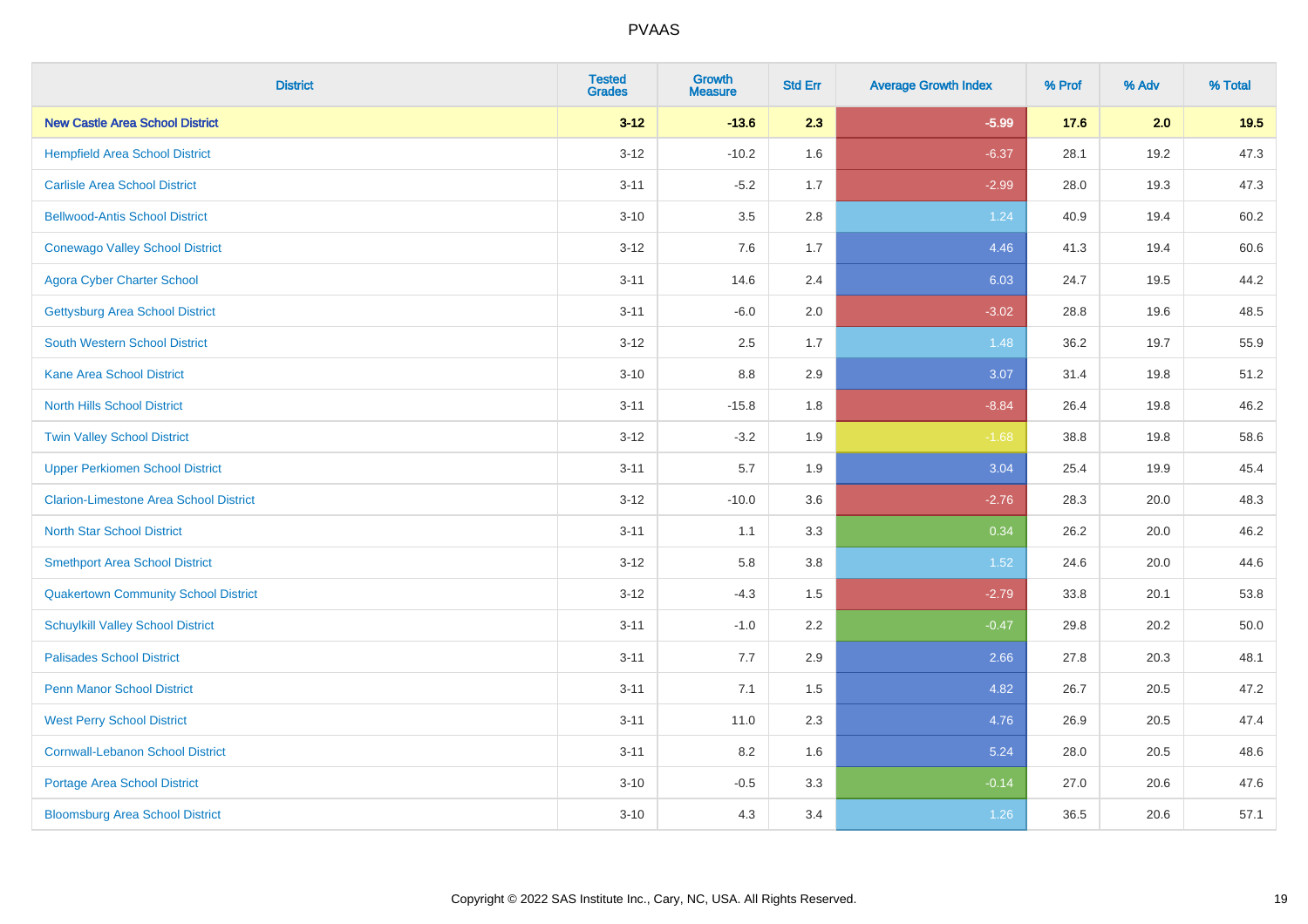| <b>District</b>                             | <b>Tested</b><br><b>Grades</b> | <b>Growth</b><br><b>Measure</b> | <b>Std Err</b> | <b>Average Growth Index</b> | % Prof | % Adv | % Total |
|---------------------------------------------|--------------------------------|---------------------------------|----------------|-----------------------------|--------|-------|---------|
| <b>New Castle Area School District</b>      | $3 - 12$                       | $-13.6$                         | 2.3            | $-5.99$                     | 17.6   | 2.0   | 19.5    |
| <b>Bedford Area School District</b>         | $3 - 11$                       | 6.4                             | 2.4            | 2.68                        | 31.0   | 20.6  | 51.6    |
| <b>Blackhawk School District</b>            | $3 - 11$                       | 2.0                             | 2.3            | 0.87                        | 34.6   | 20.7  | 55.3    |
| <b>Albert Gallatin Area School District</b> | $3 - 11$                       | $-1.7$                          | 2.3            | $-0.72$                     | 31.9   | 20.7  | 52.7    |
| <b>Karns City Area School District</b>      | $3 - 11$                       | $-7.2$                          | 2.6            | $-2.71$                     | 26.4   | 20.8  | 47.2    |
| <b>Richland School District</b>             | $3 - 11$                       | $-6.9$                          | 2.6            | $-2.63$                     | 40.1   | 20.9  | 61.0    |
| Northeastern York School District           | $3 - 11$                       | 3.8                             | 1.8            | 2.11                        | 32.7   | 21.0  | 53.7    |
| <b>Sayre Area School District</b>           | $3 - 11$                       | 5.8                             | 3.2            | 1.81                        | 30.3   | 21.0  | 51.3    |
| Pennsylvania Virtual Charter School         | $3 - 11$                       | 4.4                             | 3.4            | 1.31                        | 29.8   | 21.2  | 51.0    |
| <b>Lakeland School District</b>             | $3 - 11$                       | 13.3                            | 2.8            | 4.80                        | 22.2   | 21.2  | 43.4    |
| <b>Bellefonte Area School District</b>      | $3 - 11$                       | 6.7                             | 2.0            | 3.34                        | 28.8   | 21.5  | 50.2    |
| <b>Red Lion Area School District</b>        | $3 - 11$                       | 4.5                             | 1.9            | 2.31                        | 32.3   | 21.5  | 53.8    |
| <b>MaST Community Charter School</b>        | $3 - 10$                       | $-0.9$                          | 2.5            | $-0.34$                     | 25.0   | 21.6  | 46.6    |
| <b>Crestwood School District</b>            | $3 - 11$                       | $-3.4$                          | 2.2            | $-1.52$                     | 33.1   | 21.7  | 54.9    |
| <b>Whitehall-Coplay School District</b>     | $3 - 11$                       | 11.8                            | 1.7            | 7.06                        | 32.3   | 21.7  | 54.0    |
| 21st Century Cyber Charter School           | $6 - 12$                       | 6.6                             | 2.1            | 3.16                        | 29.0   | 21.8  | 50.8    |
| <b>Slippery Rock Area School District</b>   | $3 - 11$                       | $-3.8$                          | 2.5            | $-1.56$                     | 30.8   | 21.9  | 52.7    |
| Daniel Boone Area School District           | $3 - 12$                       | 0.9                             | 1.9            | 0.46                        | 28.9   | 22.0  | 51.0    |
| <b>Greencastle-Antrim School District</b>   | $3 - 11$                       | $-0.3$                          | 2.0            | $-0.14$                     | 30.9   | 22.2  | 53.1    |
| <b>Galeton Area School District</b>         | $3 - 11$                       | 5.4                             | 5.4            | 1.01                        | 33.3   | 22.2  | 55.6    |
| <b>Dallas School District</b>               | $3 - 11$                       | 8.1                             | 2.1            | 3.87                        | 32.4   | 22.4  | 54.8    |
| Lake-Lehman School District                 | $3 - 11$                       | 14.9                            | 2.8            | 5.34                        | 25.8   | 22.5  | 48.3    |
| <b>Boyertown Area School District</b>       | $3 - 11$                       | $-2.9$                          | 1.4            | $-2.06$                     | 30.8   | 22.6  | 53.4    |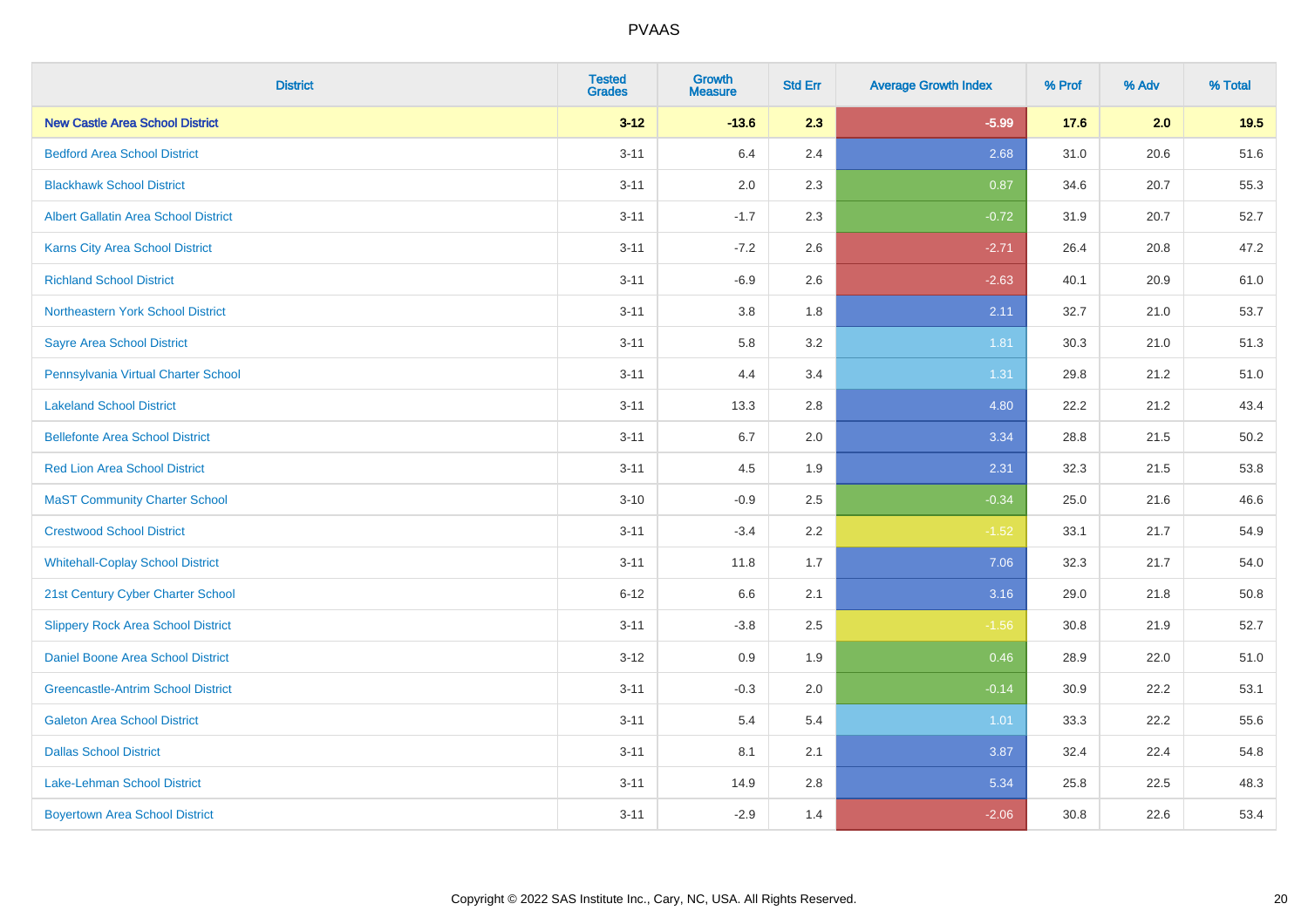| <b>District</b>                                | <b>Tested</b><br><b>Grades</b> | <b>Growth</b><br><b>Measure</b> | <b>Std Err</b> | <b>Average Growth Index</b> | % Prof | % Adv | % Total |
|------------------------------------------------|--------------------------------|---------------------------------|----------------|-----------------------------|--------|-------|---------|
| <b>New Castle Area School District</b>         | $3 - 12$                       | $-13.6$                         | 2.3            | $-5.99$                     | 17.6   | 2.0   | 19.5    |
| <b>Shippensburg Area School District</b>       | $3 - 11$                       | 0.5                             | 1.8            | 0.26                        | 23.5   | 22.8  | 46.3    |
| <b>Canton Area School District</b>             | $3 - 11$                       | 8.4                             | 2.9            | 2.92                        | 13.8   | 23.0  | 36.8    |
| <b>Spring Grove Area School District</b>       | $3 - 11$                       | 3.9                             | 2.0            | 1.90                        | 30.0   | 23.0  | 53.0    |
| <b>Tulpehocken Area School District</b>        | $3 - 12$                       | 1.0                             | 4.9            | 0.20                        | 11.5   | 23.1  | 34.6    |
| <b>Valley View School District</b>             | $3 - 11$                       | 9.3                             | 2.2            | 4.18                        | 26.6   | 23.1  | 49.7    |
| <b>Donegal School District</b>                 | $3 - 12$                       | 5.9                             | 2.2            | 2.72                        | 34.1   | 23.1  | 57.2    |
| Northern York County School District           | $3 - 11$                       | 8.4                             | 1.8            | 4.63                        | 24.3   | 23.1  | 47.4    |
| <b>Riverside Beaver County School District</b> | $3 - 11$                       | $-5.5$                          | 2.7            | $-2.03$                     | 35.8   | 23.2  | 59.0    |
| <b>West Chester Area School District</b>       | $3 - 11$                       | $-2.1$                          | 1.2            | $-1.83$                     | 36.4   | 23.2  | 59.6    |
| <b>Sharpsville Area School District</b>        | $3 - 11$                       | 3.8                             | 3.7            | 1.04                        | 41.1   | 23.2  | 64.3    |
| Penns Valley Area School District              | $3 - 12$                       | 14.1                            | 2.6            | 5.33                        | 29.6   | 23.3  | 52.9    |
| <b>Bermudian Springs School District</b>       | $3 - 11$                       | 2.5                             | 2.4            | 1.05                        | 31.8   | 23.5  | 55.3    |
| <b>Waynesboro Area School District</b>         | $3 - 12$                       | 3.0                             | 1.8            | 1.67                        | 26.0   | 23.5  | 49.5    |
| <b>Shanksville-Stonycreek School District</b>  | $3 - 10$                       | $-8.6$                          | $5.5\,$        | $-1.55$                     | 17.6   | 23.5  | 41.2    |
| <b>Conestoga Valley School District</b>        | $3 - 11$                       | 2.4                             | 1.7            | 1.43                        | 35.0   | 23.5  | 58.5    |
| <b>Montour School District</b>                 | $3 - 11$                       | $-6.1$                          | 2.1            | $-2.95$                     | 31.8   | 23.6  | 55.3    |
| Pen Argyl Area School District                 | $3 - 12$                       | 12.8                            | 2.5            | 5.10                        | 28.5   | 23.8  | 52.3    |
| <b>Neshaminy School District</b>               | $3 - 11$                       | 8.6                             | 1.3            | 6.56                        | 31.3   | 23.9  | 55.2    |
| <b>Oley Valley School District</b>             | $3 - 11$                       | 1.4                             | 2.4            | 0.56                        | 37.4   | 23.9  | 61.4    |
| <b>Central York School District</b>            | $3 - 12$                       | 12.9                            | 1.5            | 8.64                        | 31.4   | 24.1  | 55.5    |
| <b>Owen J Roberts School District</b>          | $3 - 11$                       | $-3.5$                          | 1.5            | $-2.27$                     | 36.8   | 24.4  | 61.2    |
| <b>Clearfield Area School District</b>         | $3 - 10$                       | $-1.3$                          | 3.7            | $-0.34$                     | 43.9   | 24.6  | 68.4    |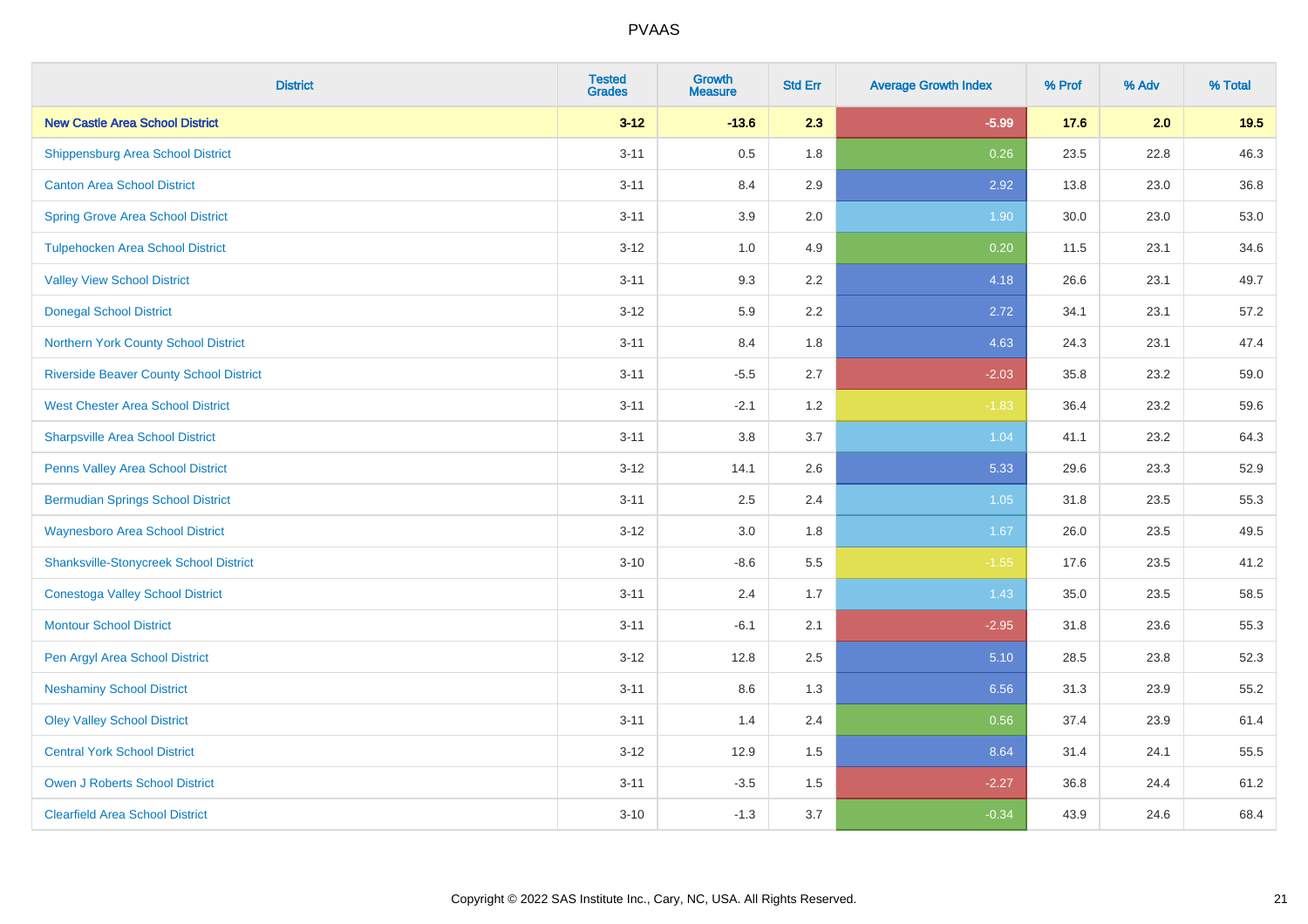| <b>District</b>                           | <b>Tested</b><br><b>Grades</b> | <b>Growth</b><br><b>Measure</b> | <b>Std Err</b> | <b>Average Growth Index</b> | % Prof | % Adv | % Total |
|-------------------------------------------|--------------------------------|---------------------------------|----------------|-----------------------------|--------|-------|---------|
| <b>New Castle Area School District</b>    | $3 - 12$                       | $-13.6$                         | 2.3            | $-5.99$                     | 17.6   | 2.0   | 19.5    |
| <b>Nazareth Area School District</b>      | $3 - 11$                       | $-2.5$                          | 1.7            | $-1.53$                     | 29.2   | 24.6  | 53.8    |
| <b>Armstrong School District</b>          | $3 - 11$                       | 9.8                             | 1.6            | 6.22                        | 32.8   | 24.6  | 57.4    |
| <b>North East School District</b>         | $3 - 11$                       | $-5.3$                          | 2.7            | $-1.97$                     | 31.7   | 24.8  | 56.4    |
| <b>Lehighton Area School District</b>     | $3 - 11$                       | 11.4                            | 2.4            | 4.84                        | 30.5   | 24.9  | 55.3    |
| <b>Midd-West School District</b>          | $3 - 11$                       | 3.6                             | 2.6            | 1.42                        | 28.6   | 25.0  | 53.6    |
| <b>Springfield School District</b>        | $3 - 11$                       | 1.2                             | 1.7            | 0.69                        | 31.8   | 25.2  | 56.9    |
| <b>Seneca Valley School District</b>      | $3 - 11$                       | 0.8                             | 1.4            | 0.54                        | 40.6   | 25.2  | 65.8    |
| <b>Perkiomen Valley School District</b>   | $3 - 11$                       | 2.7                             | 1.5            | 1.83                        | 35.0   | 25.3  | 60.3    |
| <b>Spring Cove School District</b>        | $3 - 11$                       | 9.1                             | 2.4            | 3.77                        | 31.8   | 25.4  | 57.1    |
| <b>Belle Vernon Area School District</b>  | $3 - 11$                       | 11.1                            | 2.3            | 4.88                        | 31.6   | 25.4  | 57.1    |
| <b>Wilson School District</b>             | $3 - 12$                       | 0.5                             | 1.5            | 0.32                        | 30.4   | 25.5  | 55.9    |
| <b>Moon Area School District</b>          | $3 - 11$                       | 1.5                             | 1.8            | 0.86                        | 34.5   | 25.5  | 60.0    |
| <b>Fleetwood Area School District</b>     | $3 - 10$                       | 10.4                            | 2.0            | 5.19                        | 31.7   | 25.8  | 57.5    |
| <b>Avon Grove Charter School</b>          | $3 - 11$                       | 9.8                             | 3.1            | 3.18                        | 32.4   | 26.0  | 58.4    |
| <b>Blue Mountain School District</b>      | $3 - 10$                       | 12.2                            | 2.1            | 5.81                        | 30.7   | 26.1  | 56.8    |
| <b>Penn-Trafford School District</b>      | $3 - 11$                       | 2.9                             | 1.8            | 1.68                        | 46.3   | 26.2  | 72.5    |
| Wilmington Area School District           | $3 - 11$                       | 11.1                            | 3.3            | 3.37                        | 29.8   | 26.2  | 56.0    |
| <b>Tuscarora School District</b>          | $3 - 11$                       | 13.4                            | 2.2            | 6.20                        | 37.1   | 26.3  | 63.4    |
| <b>Haverford Township School District</b> | $3 - 11$                       | 1.4                             | 1.4            | 1.05                        | 36.7   | 26.3  | 63.0    |
| <b>Quaker Valley School District</b>      | $3 - 11$                       | 12.2                            | 2.5            | 4.90                        | 39.5   | 26.4  | 65.9    |
| <b>East Penn School District</b>          | $3 - 11$                       | 8.9                             | 1.2            | 7.61                        | 32.8   | 26.4  | 59.2    |
| <b>Garnet Valley School District</b>      | $3 - 10$                       | 0.2                             | 1.7            | 0.13                        | 34.9   | 26.4  | 61.3    |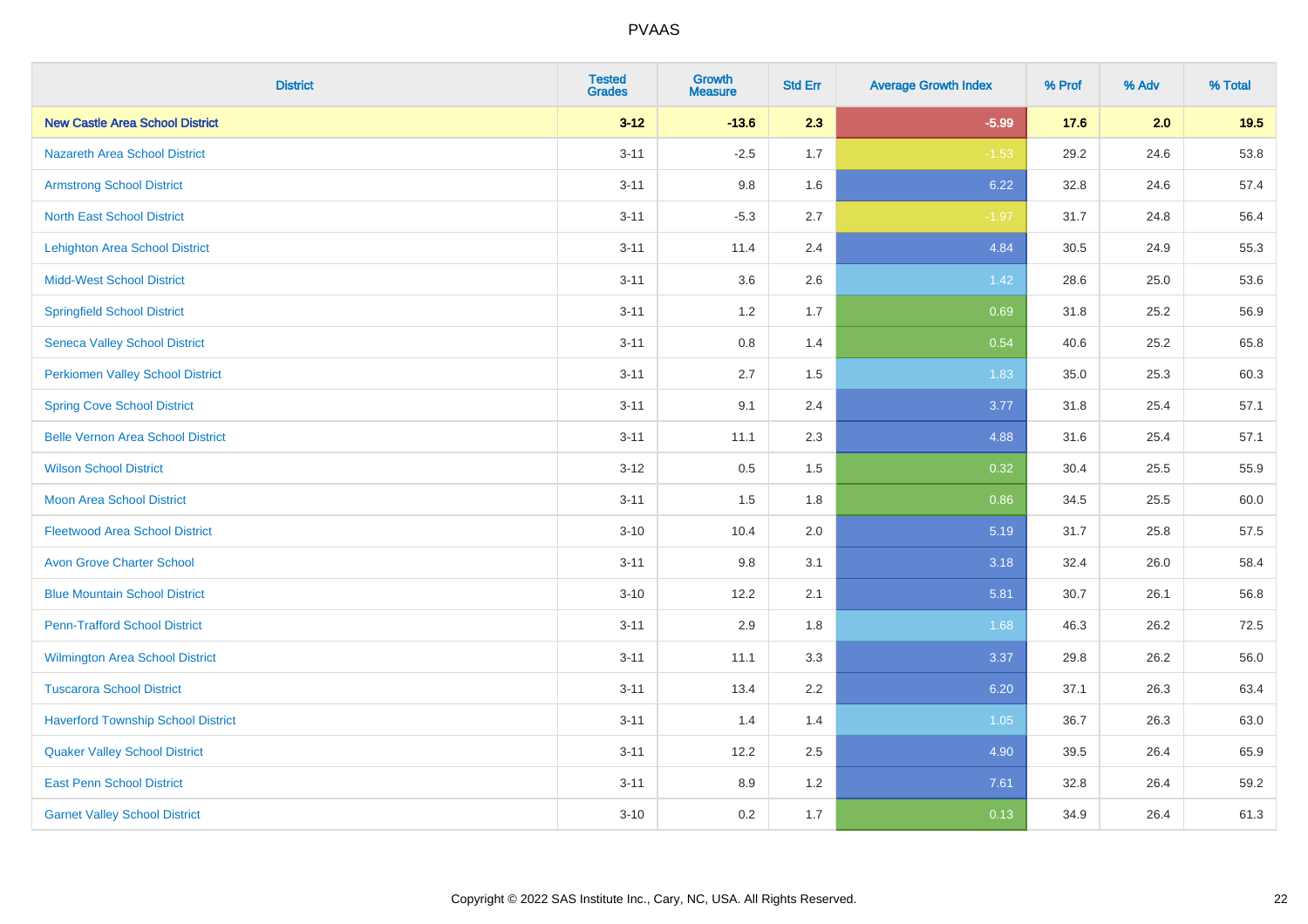| <b>District</b>                                | <b>Tested</b><br><b>Grades</b> | <b>Growth</b><br><b>Measure</b> | <b>Std Err</b> | <b>Average Growth Index</b> | % Prof | % Adv | % Total |
|------------------------------------------------|--------------------------------|---------------------------------|----------------|-----------------------------|--------|-------|---------|
| <b>New Castle Area School District</b>         | $3 - 12$                       | $-13.6$                         | 2.3            | $-5.99$                     | 17.6   | 2.0   | 19.5    |
| <b>Upper Moreland Township School District</b> | $3 - 11$                       | 1.1                             | 2.0            | 0.56                        | 24.8   | 26.6  | 51.3    |
| <b>Upper Dauphin Area School District</b>      | $3 - 11$                       | 16.5                            | 5.1            | 3.26                        | 37.5   | 26.8  | 64.3    |
| <b>Lower Dauphin School District</b>           | $3 - 11$                       | 5.3                             | 1.8            | 3.03                        | 30.6   | 26.8  | 57.5    |
| <b>Evergreen Community Charter School</b>      | $6 - 11$                       | $-1.1$                          | 4.7            | $-0.23$                     | 34.6   | 26.9  | 61.5    |
| <b>Hermitage School District</b>               | $3 - 12$                       | 14.0                            | 2.5            | 5.59                        | 34.0   | 27.0  | 61.0    |
| <b>West Allegheny School District</b>          | $3 - 12$                       | 8.6                             | 2.0            | 4.34                        | 37.3   | 27.2  | 64.5    |
| <b>Jenkintown School District</b>              | $3 - 11$                       | $-7.9$                          | 4.1            | $-1.92$                     | 34.1   | 27.3  | 61.4    |
| <b>Bethel Park School District</b>             | $3 - 11$                       | $-4.4$                          | 1.7            | $-2.62$                     | 40.1   | 27.3  | 67.4    |
| <b>West Jefferson Hills School District</b>    | $3 - 11$                       | 1.9                             | 1.9            | 0.99                        | 34.8   | 27.3  | 62.1    |
| <b>Plum Borough School District</b>            | $3 - 11$                       | $-9.4$                          | 2.4            | $-3.98$                     | 32.9   | 27.4  | 60.4    |
| <b>Phoenixville Area School District</b>       | $3 - 11$                       | 7.3                             | 1.8            | 3.96                        | 32.3   | 27.6  | 59.8    |
| Elizabethtown Area School District             | $3 - 12$                       | 7.1                             | 1.7            | 4.19                        | 36.4   | 27.6  | 64.0    |
| <b>Pennridge School District</b>               | $3 - 10$                       | 7.4                             | 1.5            | 5.10                        | 32.0   | 27.6  | 59.6    |
| <b>Norwin School District</b>                  | $3 - 11$                       | $-1.1$                          | 1.6            | $-0.70$                     | 37.7   | 27.6  | 65.2    |
| <b>Pennsbury School District</b>               | $3 - 11$                       | 5.6                             | 1.3            | 4.38                        | 37.7   | 27.7  | 65.4    |
| <b>Beaver Area School District</b>             | $3 - 10$                       | $-3.0$                          | 2.5            | $-1.16$                     | 25.8   | 27.8  | 53.6    |
| Pennsylvania Leadership Charter School         | $3 - 11$                       | 8.0                             | 1.9            | 4.22                        | 33.1   | 27.8  | 60.9    |
| Conemaugh Township Area School District        | $3 - 12$                       | 4.8                             | 3.5            | 1.39                        | 30.9   | 27.8  | 58.8    |
| <b>Southern Lehigh School District</b>         | $3 - 11$                       | $-4.1$                          | 2.1            | $-1.94$                     | 39.3   | 28.0  | 67.2    |
| South Side Area School District                | $3 - 11$                       | $-0.6$                          | 3.1            | $-0.19$                     | 24.0   | 28.0  | 52.0    |
| <b>Coudersport Area School District</b>        | $3 - 11$                       | 14.8                            | 3.4            | 4.33                        | 34.7   | 28.0  | 62.7    |
| <b>Wyomissing Area School District</b>         | $3 - 12$                       | $-2.4$                          | 2.6            | $-0.92$                     | 25.6   | 28.1  | 53.7    |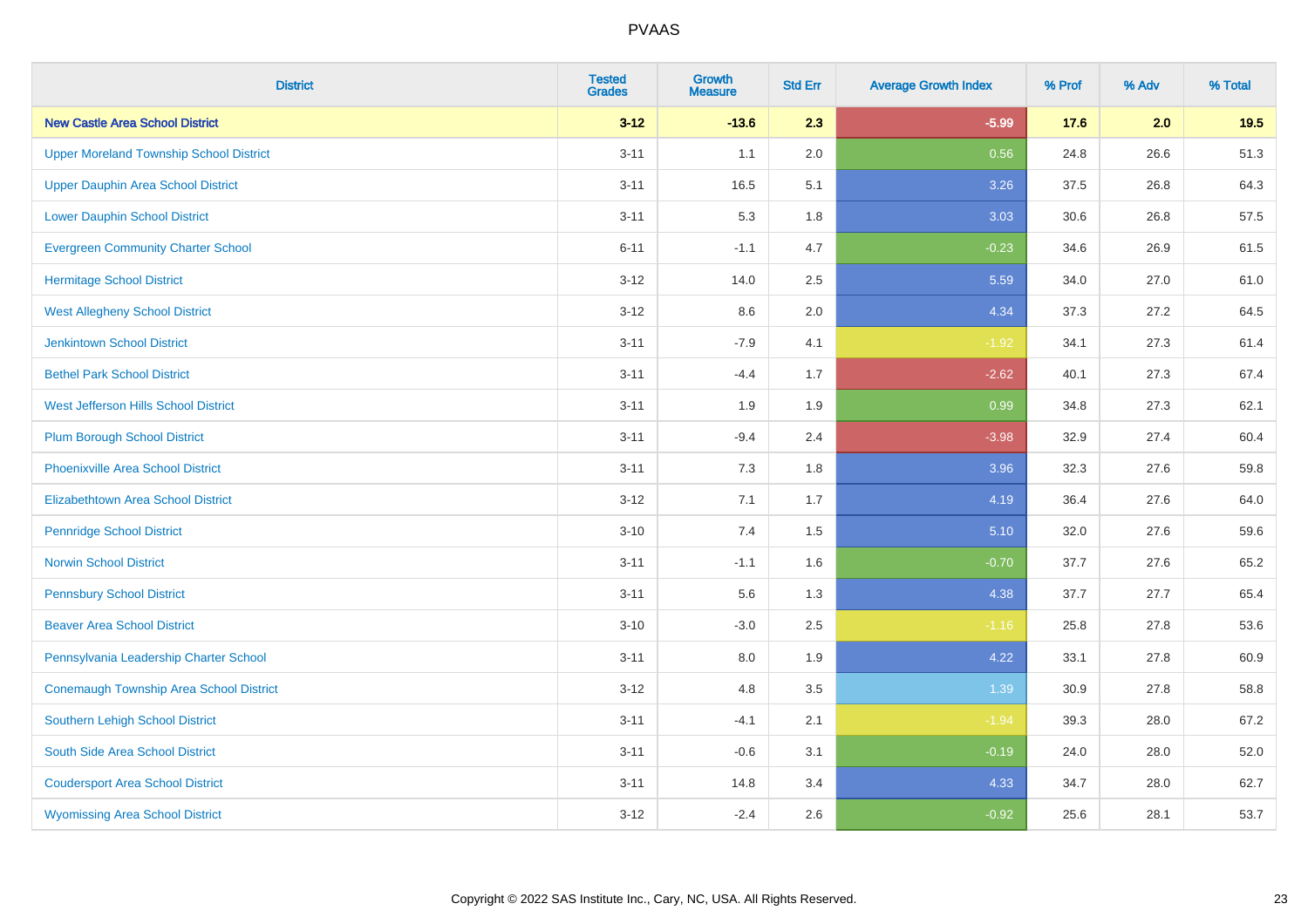| <b>District</b>                                 | <b>Tested</b><br><b>Grades</b> | <b>Growth</b><br><b>Measure</b> | <b>Std Err</b> | <b>Average Growth Index</b> | % Prof | % Adv | % Total |
|-------------------------------------------------|--------------------------------|---------------------------------|----------------|-----------------------------|--------|-------|---------|
| <b>New Castle Area School District</b>          | $3 - 12$                       | $-13.6$                         | 2.3            | $-5.99$                     | 17.6   | 2.0   | 19.5    |
| <b>Canon-Mcmillan School District</b>           | $3 - 11$                       | $-5.0$                          | 1.5            | $-3.25$                     | 30.8   | 28.5  | 59.3    |
| <b>Benton Area School District</b>              | $3 - 10$                       | 8.1                             | 4.0            | 2.01                        | 35.7   | 28.6  | 64.3    |
| <b>Brandywine Heights Area School District</b>  | $3 - 11$                       | 5.8                             | 2.6            | 2.27                        | 27.7   | 28.6  | 56.2    |
| <b>Abington School District</b>                 | $3 - 10$                       | 0.9                             | 1.6            | 0.57                        | 29.7   | 28.7  | 58.4    |
| <b>Montrose Area School District</b>            | $3 - 10$                       | 12.3                            | 2.8            | 4.41                        | 37.8   | 28.9  | 66.7    |
| <b>Punxsutawney Area School District</b>        | $3 - 11$                       | 15.8                            | 2.7            | 5.83                        | 18.6   | 29.0  | 47.6    |
| <b>Wissahickon School District</b>              | $3 - 10$                       | $-5.3$                          | 1.7            | $-3.14$                     | 27.5   | 29.0  | 56.6    |
| <b>Tyrone Area School District</b>              | $3 - 12$                       | 29.2                            | 2.3            | 12.86                       | 36.6   | 29.1  | 65.7    |
| <b>Southern York County School District</b>     | $3 - 11$                       | 15.5                            | 1.8            | 8.48                        | 37.6   | 29.2  | 66.8    |
| <b>Littlestown Area School District</b>         | $3 - 11$                       | 28.7                            | 2.4            | 11.83                       | 38.4   | 29.3  | 67.7    |
| <b>Rose Tree Media School District</b>          | $3 - 10$                       | $-2.8$                          | 2.1            | $-1.33$                     | 35.2   | 29.6  | 64.8    |
| <b>Freeport Area School District</b>            | $3 - 10$                       | $-0.2$                          | 2.1            | $-0.10$                     | 37.4   | 29.8  | 67.2    |
| <b>Upper Dublin School District</b>             | $3-12$                         | 2.1                             | 1.8            | 1.19                        | 34.7   | 30.0  | 64.7    |
| Capital Area School for the Arts Charter School | $9 - 11$                       | 14.2                            | 4.5            | 3.13                        | 27.5   | 30.0  | 57.5    |
| <b>Millcreek Township School District</b>       | $3 - 11$                       | 9.1                             | 1.4            | 6.61                        | 34.5   | 30.1  | 64.6    |
| <b>Indiana Area School District</b>             | $3 - 11$                       | 12.0                            | 2.0            | 5.98                        | 30.0   | 30.4  | 60.3    |
| <b>Parkland School District</b>                 | $3 - 11$                       | $-3.7$                          | 1.2            | $-3.17$                     | 31.4   | 30.6  | 62.0    |
| <b>Springfield Township School District</b>     | $3 - 11$                       | $-3.9$                          | 3.1            | $-1.27$                     | 37.2   | 30.8  | 68.1    |
| <b>Manheim Township School District</b>         | $3-12$                         | 10.9                            | 1.5            | 7.51                        | 30.9   | 31.0  | 61.9    |
| <b>York Suburban School District</b>            | $3 - 11$                       | 7.4                             | 2.1            | 3.55                        | 24.9   | 31.2  | 56.1    |
| <b>Souderton Area School District</b>           | $3 - 11$                       | 18.5                            | 1.4            | 12.86                       | 39.2   | 31.2  | 70.4    |
| <b>Abington Heights School District</b>         | $3 - 11$                       | 6.7                             | 1.7            | 4.00                        | 33.8   | 31.7  | 65.5    |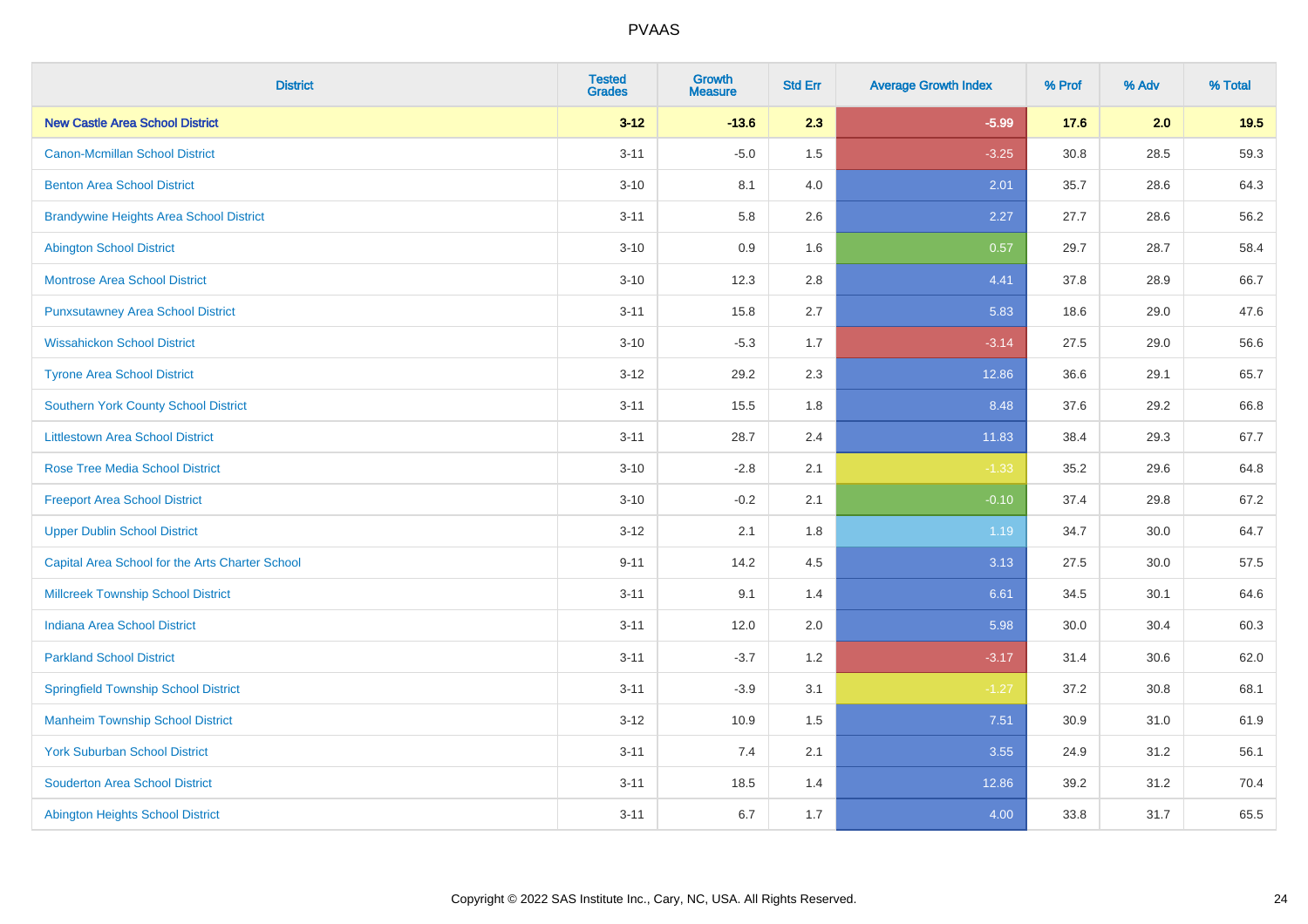| <b>District</b>                                | <b>Tested</b><br><b>Grades</b> | <b>Growth</b><br><b>Measure</b> | <b>Std Err</b> | <b>Average Growth Index</b> | % Prof | % Adv | % Total |
|------------------------------------------------|--------------------------------|---------------------------------|----------------|-----------------------------|--------|-------|---------|
| <b>New Castle Area School District</b>         | $3 - 12$                       | $-13.6$                         | 2.3            | $-5.99$                     | 17.6   | 2.0   | 19.5    |
| Downingtown Area School District               | $3 - 11$                       | 4.4                             | 1.1            | 4.06                        | 30.1   | 32.0  | 62.2    |
| <b>Delaware Valley School District</b>         | $3 - 11$                       | 15.7                            | 1.6            | 9.62                        | 36.7   | 32.1  | 68.8    |
| <b>Lampeter-Strasburg School District</b>      | $3 - 12$                       | 11.0                            | 1.9            | 5.69                        | 35.4   | 32.3  | 67.7    |
| <b>Cocalico School District</b>                | $3 - 11$                       | 12.3                            | 1.9            | 6.48                        | 28.2   | 32.3  | 60.5    |
| <b>Mars Area School District</b>               | $3 - 10$                       | 6.6                             | 1.9            | 3.45                        | 36.7   | 32.4  | 69.1    |
| <b>Upper Merion Area School District</b>       | $3 - 11$                       | 14.0                            | 2.0            | 7.15                        | 34.4   | 32.6  | 67.0    |
| <b>Greenwood School District</b>               | $3 - 11$                       | 11.3                            | 3.6            | 3.14                        | 31.2   | 32.8  | 63.9    |
| <b>Lower Moreland Township School District</b> | $3 - 11$                       | 8.7                             | 2.0            | 4.35                        | 38.2   | 33.2  | 71.4    |
| <b>Avon Grove School District</b>              | $3 - 10$                       | 7.6                             | 1.4            | 5.29                        | 33.7   | 33.2  | 67.0    |
| <b>North Pocono School District</b>            | $3 - 11$                       | 13.1                            | 3.7            | 3.54                        | 31.4   | 33.3  | 64.7    |
| <b>Great Valley School District</b>            | $3 - 11$                       | 5.4                             | 2.0            | 2.77                        | 33.8   | 33.5  | 67.3    |
| <b>Methacton School District</b>               | $3 - 11$                       | 11.0                            | 1.6            | 6.94                        | 36.0   | 33.6  | 69.6    |
| Palmyra Area School District                   | $3 - 11$                       | 16.2                            | 1.8            | 9.02                        | 38.8   | 34.0  | 72.8    |
| <b>Dallastown Area School District</b>         | $3 - 11$                       | 19.9                            | 1.4            | 14.14                       | 36.8   | 34.2  | 71.0    |
| <b>Fairview School District</b>                | $3 - 11$                       | 8.3                             | 2.4            | 3.43                        | 41.9   | 34.9  | 76.7    |
| <b>Franklin Regional School District</b>       | $3 - 11$                       | 11.3                            | 1.8            | 6.13                        | 30.0   | 35.0  | 65.0    |
| <b>Loyalsock Township School District</b>      | $3-12$                         | 26.7                            | 2.7            | 9.92                        | 36.8   | 35.1  | 71.9    |
| <b>Council Rock School District</b>            | $3 - 11$                       | 13.5                            | 1.1            | 12.27                       | 32.0   | 35.4  | 67.4    |
| <b>Manheim Central School District</b>         | $3 - 11$                       | 12.8                            | 2.0            | 6.52                        | 27.8   | 35.4  | 63.2    |
| <b>North Penn School District</b>              | $3 - 11$                       | 17.6                            | 1.0            | 17.53                       | 30.8   | 35.7  | 66.4    |
| <b>Pine-Richland School District</b>           | $3 - 11$                       | 9.3                             | 1.7            | 5.56                        | 42.3   | 35.8  | 78.1    |
| <b>Tredyffrin-Easttown School District</b>     | $3 - 10$                       | 8.7                             | 2.4            | 3.57                        | 35.2   | 35.8  | 71.0    |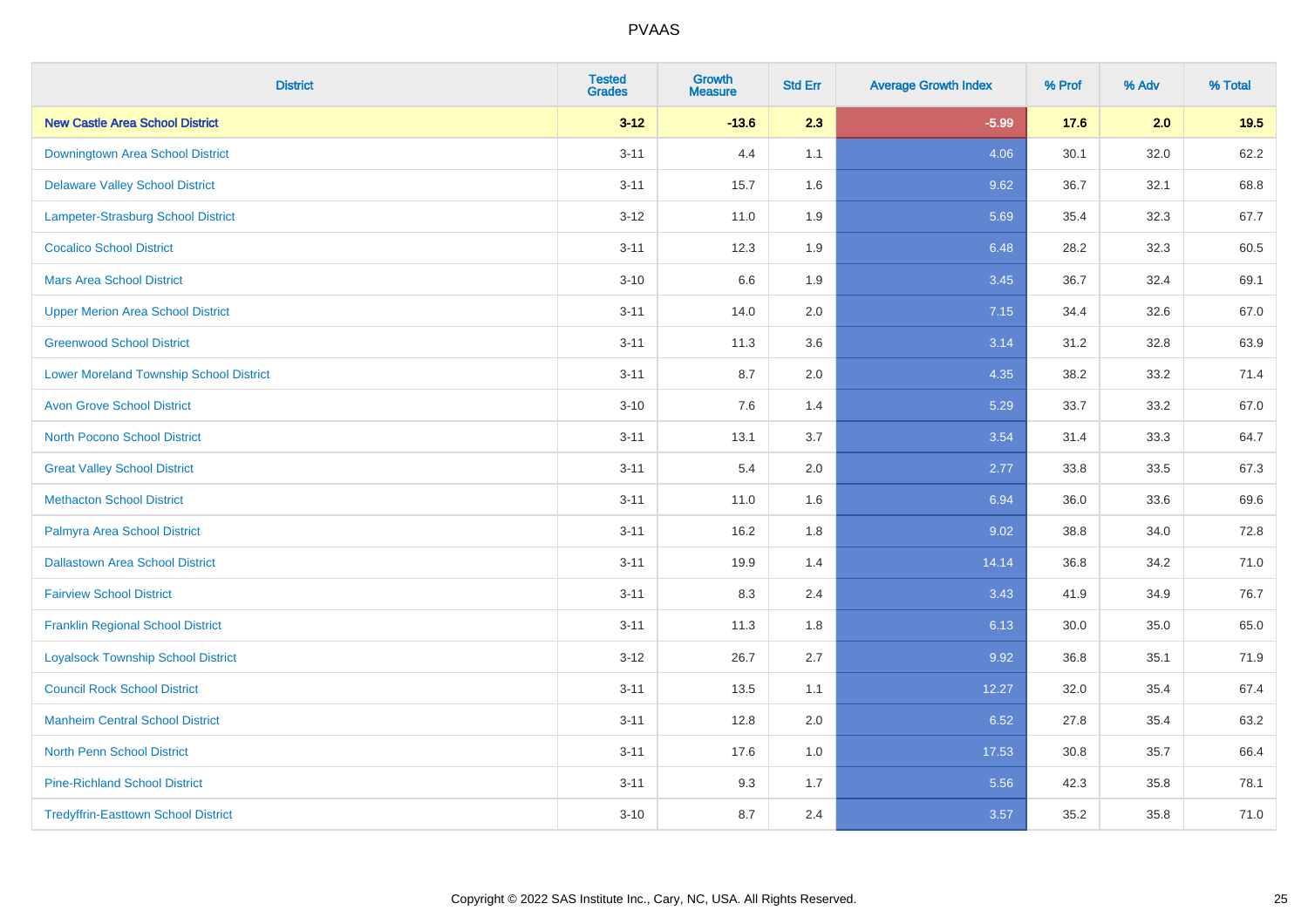| <b>District</b>                                 | <b>Tested</b><br><b>Grades</b> | <b>Growth</b><br><b>Measure</b> | <b>Std Err</b> | <b>Average Growth Index</b> | % Prof | % Adv | % Total |
|-------------------------------------------------|--------------------------------|---------------------------------|----------------|-----------------------------|--------|-------|---------|
| <b>New Castle Area School District</b>          | $3 - 12$                       | $-13.6$                         | 2.3            | $-5.99$                     | 17.6   | 2.0   | 19.5    |
| <b>Lewisburg Area School District</b>           | $3 - 11$                       | 1.7                             | 2.4            | 0.72                        | 35.9   | 35.9  | 71.8    |
| <b>Warwick School District</b>                  | $3 - 11$                       | 21.7                            | 1.8            | 11.76                       | 27.7   | 36.3  | 64.0    |
| <b>Eastern Lancaster County School District</b> | $3 - 12$                       | 2.9                             | 3.2            | 0.91                        | 35.2   | 36.4  | 71.6    |
| <b>Hempfield School District</b>                | $3 - 11$                       | 13.4                            | 1.3            | 10.53                       | 29.9   | 36.8  | 66.7    |
| <b>Wallingford-Swarthmore School District</b>   | $3 - 10$                       | 5.0                             | 2.2            | 2.25                        | 33.3   | 37.1  | 70.4    |
| <b>Mountain View School District</b>            | $3 - 11$                       | 24.2                            | 3.4            | 7.20                        | 45.8   | 37.3  | 83.0    |
| <b>Mt Lebanon School District</b>               | $3 - 11$                       | 2.4                             | 1.3            | 1.79                        | 39.3   | 37.4  | 76.8    |
| <b>Pequea Valley School District</b>            | $3 - 11$                       | 18.0                            | 3.1            | 5.74                        | 29.2   | 37.5  | 66.7    |
| <b>Central Columbia School District</b>         | $3 - 12$                       | 0.3                             | 2.3            | 0.12                        | 25.4   | 37.6  | 63.0    |
| South Fayette Township School District          | $3 - 11$                       | 6.0                             | 1.8            | 3.33                        | 32.2   | 38.3  | 70.5    |
| <b>Radnor Township School District</b>          | $3 - 12$                       | 7.5                             | 1.9            | 4.03                        | 33.0   | 38.3  | 71.3    |
| <b>Hampton Township School District</b>         | $3 - 11$                       | $7.4$                           | 2.0            | 3.79                        | 37.9   | 39.2  | 77.0    |
| <b>Cumberland Valley School District</b>        | $3 - 12$                       | 18.6                            | 1.2            | 15.79                       | 31.3   | 39.2  | 70.5    |
| <b>Saucon Valley School District</b>            | $3 - 11$                       | 18.9                            | 2.2            | 8.48                        | 26.0   | 39.6  | 65.6    |
| <b>Wayne Highlands School District</b>          | $3 - 11$                       | 22.5                            | 2.5            | 9.16                        | 33.8   | 40.4  | 74.2    |
| <b>Harbor Creek School District</b>             | $3 - 11$                       | 13.4                            | 2.3            | 5.80                        | 34.5   | 40.7  | 75.2    |
| <b>Berlin Brothersvalley School District</b>    | $3 - 11$                       | 19.6                            | 4.0            | 4.93                        | 28.3   | 41.3  | 69.6    |
| <b>Camp Hill School District</b>                | $3 - 12$                       | 20.7                            | 2.9            | 7.00                        | 32.3   | 41.4  | 73.7    |
| <b>Central Bucks School District</b>            | $3 - 11$                       | 15.5                            | 0.9            | 17.94                       | 34.8   | 41.4  | 76.2    |
| <b>Peters Township School District</b>          | $3 - 11$                       | 14.1                            | 1.7            | 8.16                        | 35.2   | 41.6  | 76.8    |
| <b>Line Mountain School District</b>            | $3 - 11$                       | 11.7                            | 3.9            | 3.01                        | 40.4   | 42.3  | 82.7    |
| <b>Marple Newtown School District</b>           | $3 - 11$                       | 20.6                            | 2.3            | 8.95                        | 31.1   | 42.7  | 73.8    |